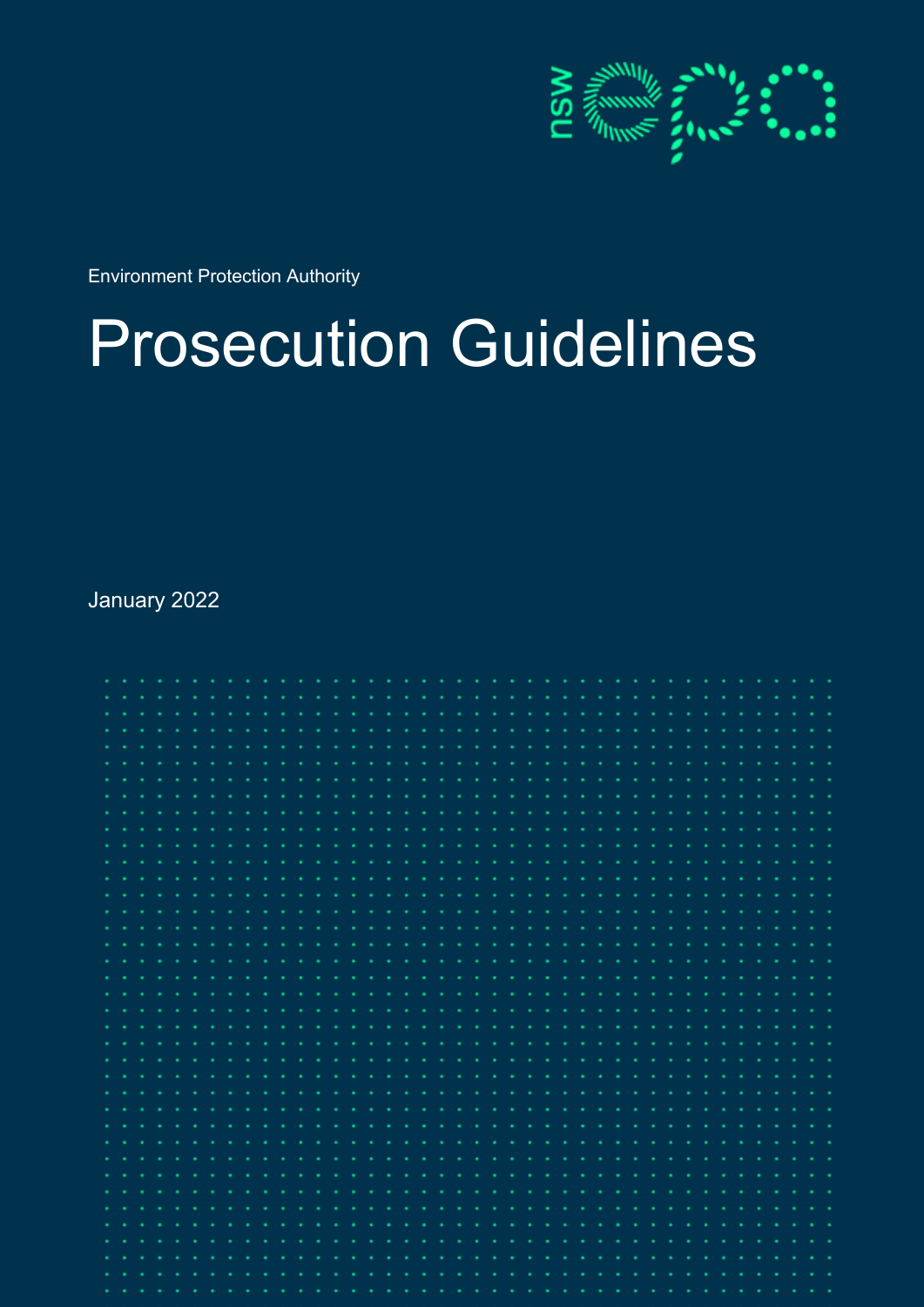© 2022 State of NSW and the NSW Environment Protection Authority

With the exception of photographs, the State of NSW and the NSW Environment Protection Authority (EPA) are pleased to allow this material to be reproduced in whole or in part for educational and non-commercial use, provided the meaning is unchanged and its source, publisher and authorship are acknowledged. Specific permission is required for the reproduction of photographs.

The EPA has compiled this guideline in good faith, exercising all due care and attention. No representation is made about the accuracy, completeness or suitability of the information in this publication for any particular purpose. The EPA shall not be liable for any damage which may occur to any person or organisation taking action or not on the basis of this publication. Readers should seek appropriate advice when applying the information to their specific needs. This document may be subject to revision without notice and readers should ensure they are using the latest version.

Every effort has been made to ensure that the information in this document is accurate at the time of publication. However, as appropriate, readers should obtain independent advice before making any decision based on this information.

The EPA shall not be liable for any damage which may occur to any person or organisation taking action or not on the basis of this publication.

All content in this publication is owned by the EPA and is protected by Crown Copyright, unless credited otherwise. It is licensed under the Creative Commons Attribution 4.0 [International](http://creativecommons.org/licenses/by/4.0/deed.en) (CC BY 4.0), subject to the exemptions contained in the licence. The legal code for the licence is available at [Creative Commons.](http://creativecommons.org/licenses/by/4.0/legalcode)

The EPA asserts the right to be attributed as author of the original material in the following manner: © State of New South Wales and the NSW Environment Protection Authority 2022.

Published by:

#### **NSW Environment Protection Authority**

4 Parramatta Square 12 Darcy Street, Parramatta NSW 2150 Locked Bag 5022, Parramatta NSW 2124 Phone: +61 2 9995 5000 (switchboard) Phone: 131 555 (NSW only – environment information and publications requests) Fax: +61 2 9995 5999 TTY users: phone 133 677, then ask for 131 555 Speak and listen users: phone 1300 555 727, then ask for 131 555 Email: [info@epa.nsw.gov.au](mailto:info@epa.nsw.gov.au)  Website: [www.epa.nsw.gov.au](http://www.epa.nsw.gov.au/) Report pollution and environmental incidents Environment Line: 131 555 (NSW only) or [info@epa.nsw.gov.au](mailto:info@epa.nsw.gov.au) See also [www.epa.nsw.gov.au](http://www.epa.nsw.gov.au/)  ISBN 978 1 74293 504 1 OEH 2013/0141 First published 2001; revised June 2004 Second edition February 2012; revised March 2013 Third edition August 2020 Fourth edition January 2022

Prosecution Guidelines **|** i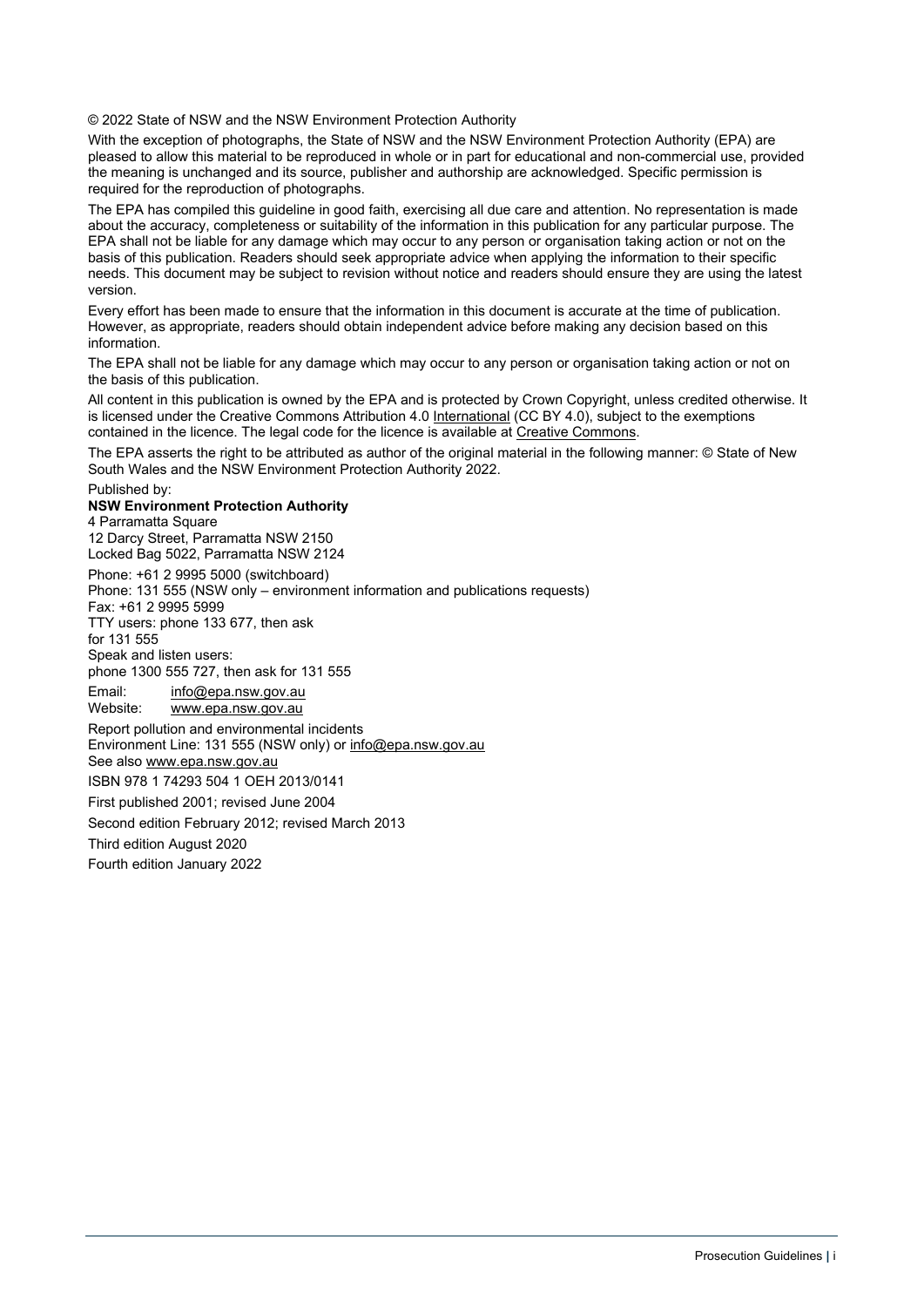# **Contents**

| 1. | <b>Introduction</b>                                                                  | 1            |  |  |  |  |  |  |  |  |  |  |
|----|--------------------------------------------------------------------------------------|--------------|--|--|--|--|--|--|--|--|--|--|
|    | 1.1 Introduction                                                                     |              |  |  |  |  |  |  |  |  |  |  |
|    | 1.2 Legislation                                                                      |              |  |  |  |  |  |  |  |  |  |  |
|    | 1.3 POEA Act and the EPA Board                                                       |              |  |  |  |  |  |  |  |  |  |  |
|    | 1.4 Purpose of these guidelines                                                      | $\mathbf{2}$ |  |  |  |  |  |  |  |  |  |  |
| 2. | <b>Principles of prosecution</b>                                                     |              |  |  |  |  |  |  |  |  |  |  |
|    | 2.1 The role of the prosecutor                                                       |              |  |  |  |  |  |  |  |  |  |  |
|    | 2.2 The decision to prosecute                                                        | 3            |  |  |  |  |  |  |  |  |  |  |
|    | Evidence                                                                             |              |  |  |  |  |  |  |  |  |  |  |
|    | <b>Discretion</b>                                                                    |              |  |  |  |  |  |  |  |  |  |  |
|    | Factors to be considered                                                             | 4            |  |  |  |  |  |  |  |  |  |  |
|    | The role of the EPA Board                                                            | 5            |  |  |  |  |  |  |  |  |  |  |
|    | <b>Penalty notices</b>                                                               | 6            |  |  |  |  |  |  |  |  |  |  |
|    | 2.3 Who may prosecute                                                                |              |  |  |  |  |  |  |  |  |  |  |
|    | 2.4 Working with other authorities                                                   |              |  |  |  |  |  |  |  |  |  |  |
|    | 2.5 Disclosure                                                                       | 7            |  |  |  |  |  |  |  |  |  |  |
| 3. | Selecting the appropriate defendant                                                  |              |  |  |  |  |  |  |  |  |  |  |
|    | 3.1 General principles                                                               |              |  |  |  |  |  |  |  |  |  |  |
|    | 3.2 Corporate liability                                                              |              |  |  |  |  |  |  |  |  |  |  |
|    | 3.3 Employees' liability                                                             |              |  |  |  |  |  |  |  |  |  |  |
|    | 3.4 Liability of directors and those concerned in the management of a<br>corporation | 9            |  |  |  |  |  |  |  |  |  |  |
|    | 3.5 Lenders' liability                                                               | 10           |  |  |  |  |  |  |  |  |  |  |
|    | <b>3.6 Public authorities</b>                                                        | 10           |  |  |  |  |  |  |  |  |  |  |
|    | Background                                                                           | 10           |  |  |  |  |  |  |  |  |  |  |
|    | Consultation                                                                         | 11           |  |  |  |  |  |  |  |  |  |  |
| 4. | <b>Charges</b>                                                                       | 12           |  |  |  |  |  |  |  |  |  |  |
|    | 4.1 General principle                                                                | 12           |  |  |  |  |  |  |  |  |  |  |
|    | 4.2 Similar charges for the same offence                                             | 12           |  |  |  |  |  |  |  |  |  |  |
|    | 4.3 Serious environment protection offences                                          |              |  |  |  |  |  |  |  |  |  |  |
|    | <b>4.4 Continuing offences</b>                                                       |              |  |  |  |  |  |  |  |  |  |  |
|    | 4.5 Charge negotiation                                                               | 13           |  |  |  |  |  |  |  |  |  |  |
| 5. | Selecting the appropriate court                                                      | 14           |  |  |  |  |  |  |  |  |  |  |
|    | 5.1 Serious environment protection offences                                          | 14           |  |  |  |  |  |  |  |  |  |  |
|    | Tier 1 offences under the POEO Act                                                   | 14           |  |  |  |  |  |  |  |  |  |  |
|    | Other serious environment protection offences                                        | 14           |  |  |  |  |  |  |  |  |  |  |
|    | 5.2 Other offences                                                                   | 14           |  |  |  |  |  |  |  |  |  |  |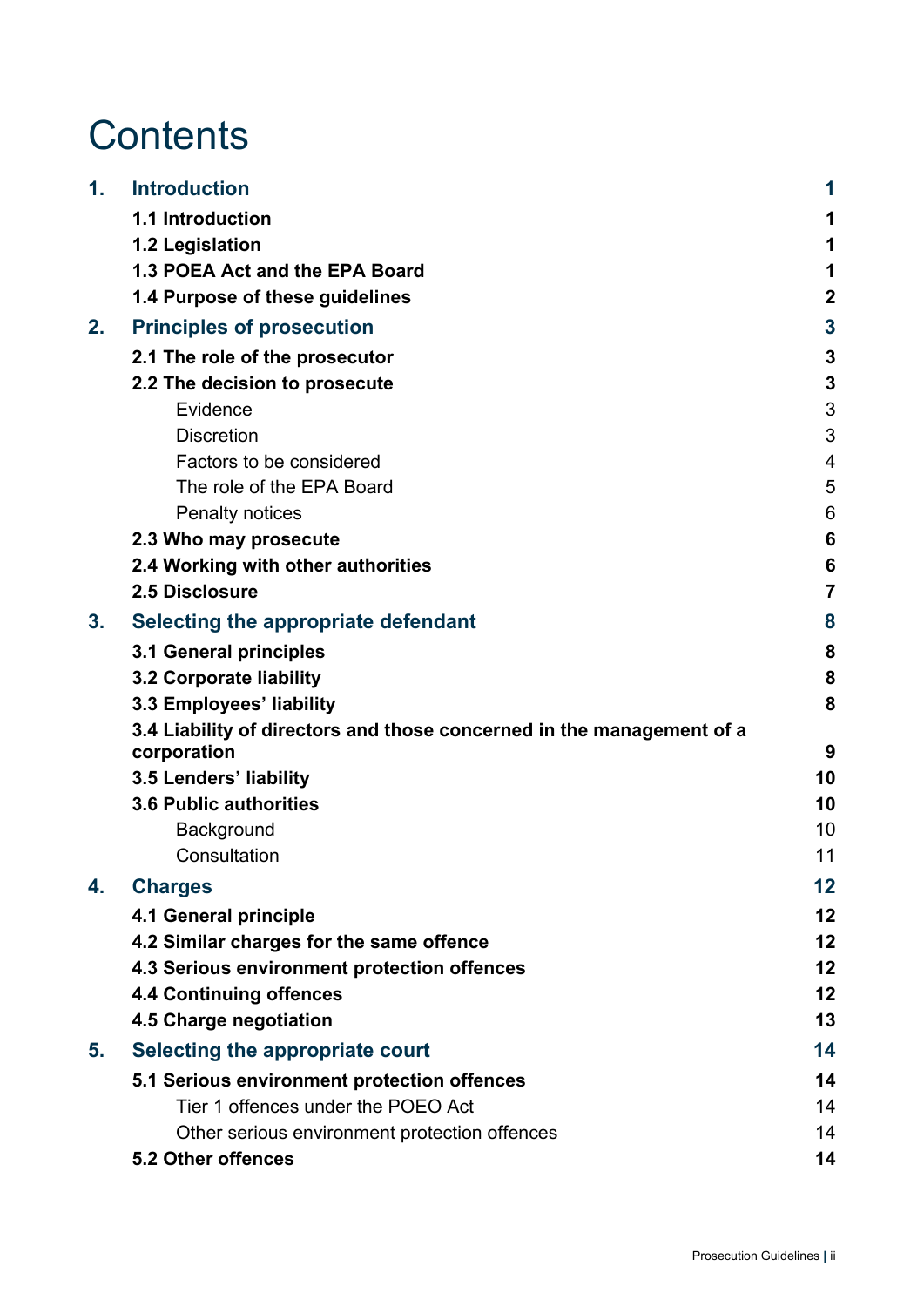|    | 5.3 Use of audiovisual link (AVL) in court             | 15 |
|----|--------------------------------------------------------|----|
| 6. | <b>Related proceedings</b>                             | 16 |
|    | <b>6.1 Restraining orders</b>                          | 16 |
|    | 6.2 Civil proceedings to remedy or restrain breaches   | 16 |
|    | 6.3 Enforceable undertakings                           | 16 |
|    | 6.4 Enforcement of gas and other petroleum legislation | 17 |
| 7. | <b>Disclosure, cooperation and compliance</b>          | 18 |
|    | 7.1 Background                                         | 18 |
|    | <b>7.2 Voluntary disclosure</b>                        | 18 |
|    | <b>7.3 Mandatory disclosure</b>                        | 18 |
|    | <b>7.4 Cooperation</b>                                 | 18 |
|    | 7.5 Preventive measures and continuous improvement     | 18 |
| 8. | <b>Indemnification of witnesses</b>                    | 19 |
|    | 8.1 Power to indemnify                                 | 19 |
|    | 8.2 Informer witnesses                                 | 19 |
|    | 8.3 Induced statements                                 | 19 |
| 9. | Sentencing and appeals against sentence                | 20 |
|    | 9.1 Costs                                              | 20 |
|    | 9.2 Compensation, restoration and other orders         | 20 |
|    | 9.3 Appeals                                            | 20 |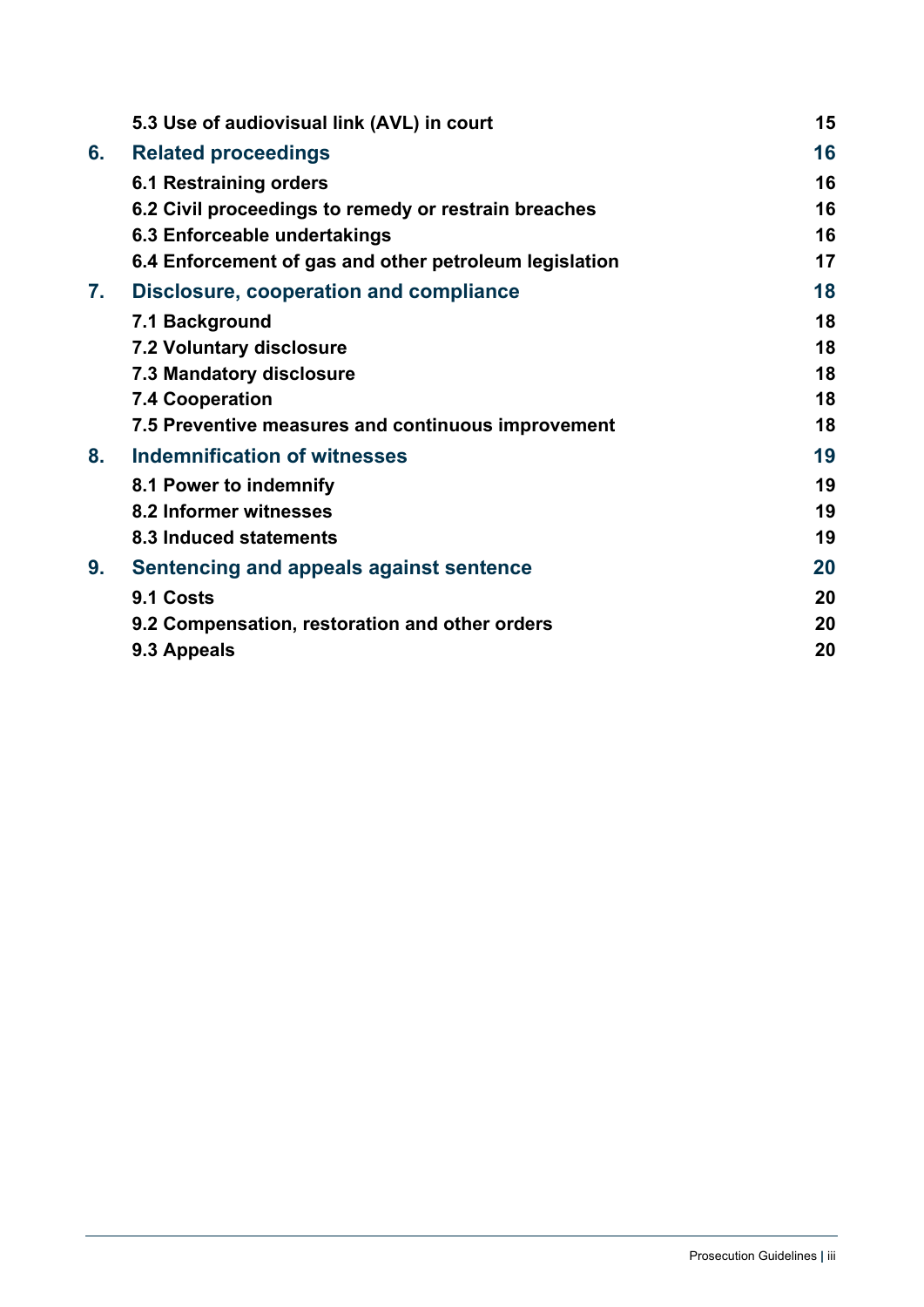# <span id="page-4-0"></span>1. Introduction

## <span id="page-4-1"></span>**1.1. Introduction**

1.1.1 On 1 March 1992, the *[Protection of the Environment Administration Act 1991](https://www.legislation.nsw.gov.au/%23/view/act/1991/60)* (POEA Act) established the Environment Protection Authority (EPA) in NSW. The EPA's objectives, set out in section 6(1) of the POEA Act, are:

- to protect, restore and enhance the quality of the environment in NSW, having regard to the need to maintain ecologically sustainable development; and
- to reduce the risks to human health and prevent degradation of the environment.

1.1.2 Under the POEA Act, the EPA has responsibility for investigating and reporting on alleged non-compliance with environment protection legislation for the purposes of prosecution or other regulatory action (section 7(2)(e)).

### <span id="page-4-2"></span>**1.2. Legislation**

1.2.1 For prosecution, the most widely used piece of environment protection legislation administered by the EPA is the *Protection of the Environment Operations Act 1997* (POEO Act). This creates a three-tiered structure of offences with the most serious offences under Tier 1 carrying maximum penalties of \$5 million for corporations and \$1 million and/or seven years' imprisonment for individuals.

1.2.2 The EPA can also take proceedings under the following Acts:

- *Biodiversity Conservation Act 2016*
- *Contaminated Land Management Act 1997* (CLM Act)
- *Dangerous Goods (Road and Rail Transport) Act 2008*
- *Environmentally Hazardous Chemicals Act 1985*
- *Forestry Act 2012*
- *Local Land Services Act 2013*
- *Ozone Protection Act 1989*
- *Pesticides Act 1999*
- *Radiation Control Act 1990*
- *Recreation Vehicles Act 1983*
- *Waste Avoidance and Resource Recovery Act 2001*.

These guidelines will be used in relation to any criminal or related proceedings taken by the EPA under any Act.

1.2.3 The EPA can also take proceedings under each of the Regulations under the POEO Act and the Acts listed at 1.2.2.

#### <span id="page-4-3"></span>**1.3. POEA Act and the EPA Board**

1.3.1 The POEA Act separates the prosecution process from the political arena. While, in general terms, the EPA is subject to the control and the direction of the Minister, the EPA is specifically exempted from that control and direction in relation to any decision to institute or approve of the institution of *criminal or related proceedings* (section 13(2)(c)). The phrase *criminal or related proceedings* is defined in the POEA Act as any *proceedings for an offence against the environment protection legislation or any proceedings under Division 4 of Part 8.2 and Part 8.4, or under Schedule 2A of the* POEO Act (section 3(1)).

1.3.2 The POEA Act specifies that the EPA Board must determine whether the EPA should institute proceedings for serious environment protection offences (section 16(1)(d)). The Board will have the assistance of Environmental Counsel to advise on the legal merits of a case.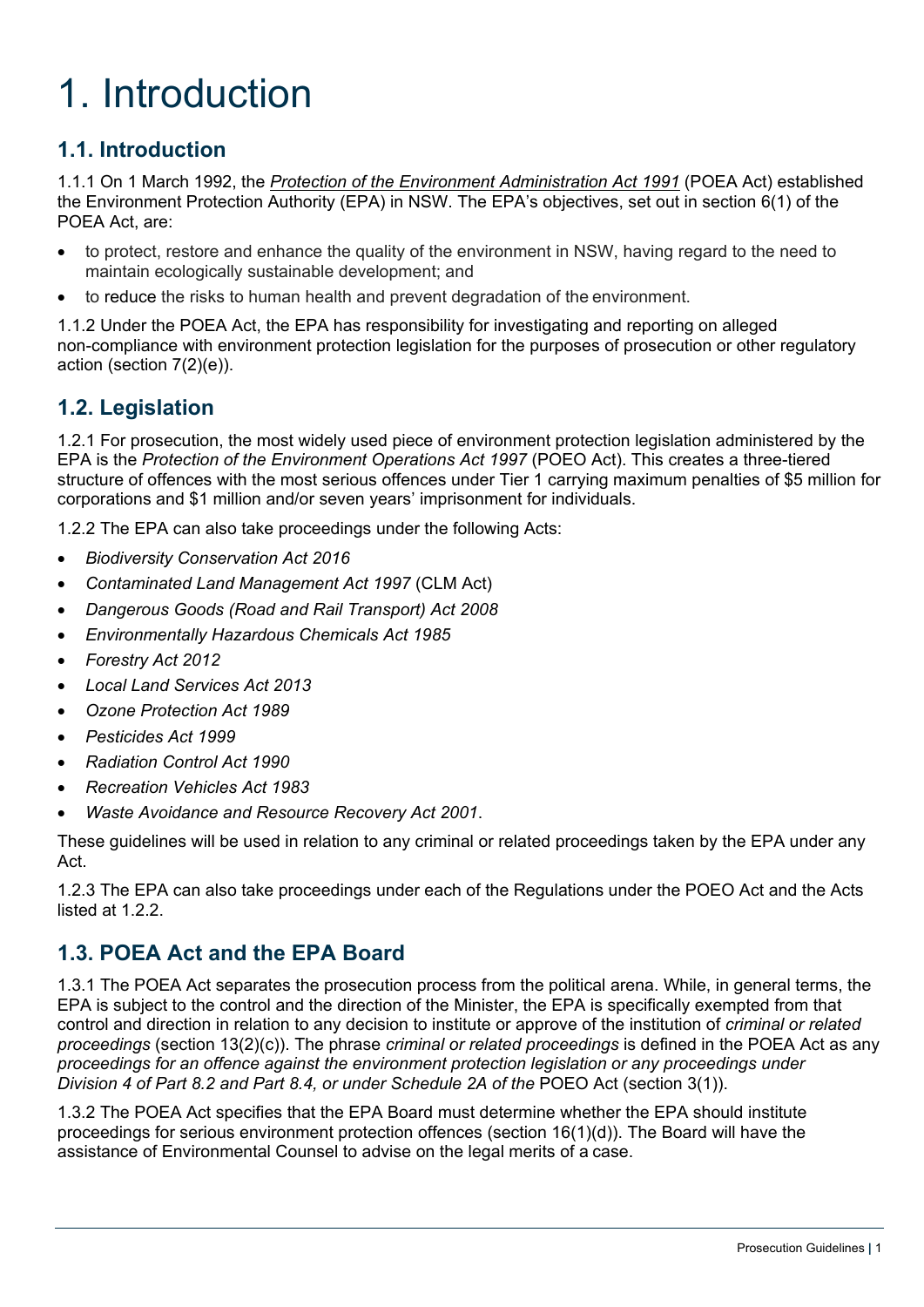1.3.3 Another function of the Board is to *develop, and make available for public information, guidelines*  relating to the institution of criminal and related proceedings (section 16(1)(c)). These guidelines will indicate how the EPA will exercise its prosecutorial powers and the circumstances in which it might commence related proceedings.

## <span id="page-5-0"></span>**1.4. Purpose of these guidelines**

1.4.1 The purpose of these guidelines is to identify for the benefit of the public, including those within the regulated community, and other prosecutorial organisations:

- a. the basis on which the EPA will make a decision to prosecute;
- b. the factors to be taken into account in deciding which persons are the appropriate defendants;
- c. the factors to be taken into account in deciding which charges to lay;
- d. the factors to be considered in determining the appropriate jurisdiction in which to bring the trial;
- e. those significant cooperative measures that may influence the EPA's decision to prosecute or which the EPA will submit may operate as important mitigating factors on sentence;
- f. instances where the EPA may commence or be a party to related proceedings (i.e. proceedings for restraining orders, for remedies or to restrain breaches, in relation to enforceable undertakings or for enforcement of gas and other petroleum legislation);
- g. instances in which the EPA may recommend the indemnification of witnesses; and
- h. factors considered by the EPA before commencing an appeal against a sentence imposed on an environmental offender.

1.4.2 The guidelines are not legally binding on the EPA or any other organisation. They reflect the current policies of the EPA. Those policies will be kept under review and any changes will be notified publicly.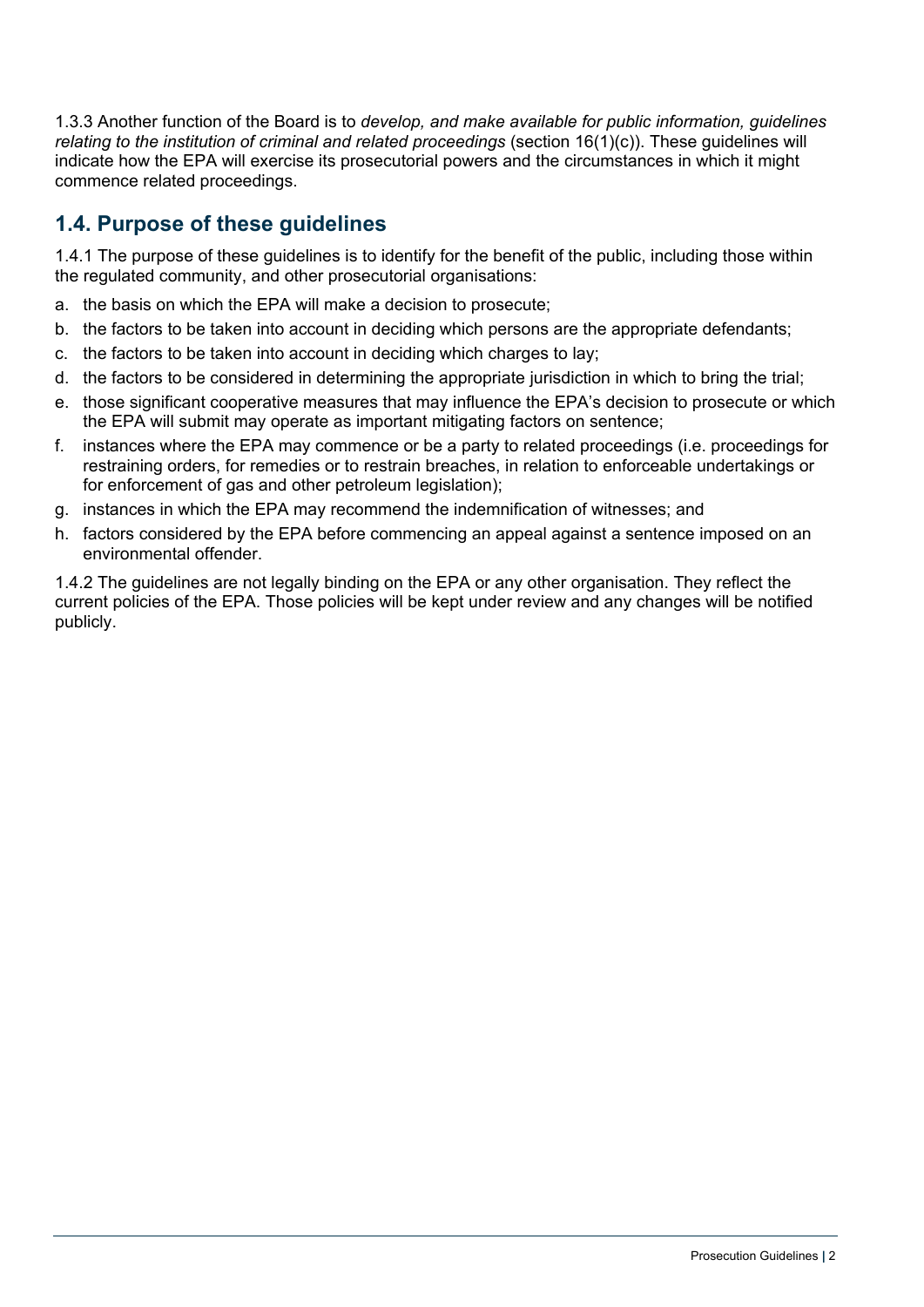# <span id="page-6-0"></span>2. Principles of prosecution

### <span id="page-6-1"></span>**2.1. The role of the prosecutor**

2.1.1 The role of the prosecutor is set out in the *Legal Profession Uniform Law Australian Solicitors' Conduct Rules 2015*, at rule 29, and in the *Legal Profession Uniform Conduct (Barristers) Rules 2015*, commencing at rule 83. When prosecuting, the EPA will comply with these rules, including the prosecutor's duty of disclosure.

#### <span id="page-6-2"></span>**2.2. The decision to prosecute**

2.2.1 The basic prerequisite of any prosecution is that the available evidence establishes a prima facie case. The resources available for prosecution action are finite and should not be wasted pursuing inappropriate cases, a corollary of which is that the available resources are employed to pursue with vigour those cases worthy of prosecution.

#### <span id="page-6-3"></span>**Evidence**

2.2.2 Generally, a prosecution should not be instituted or continued unless the available evidence is capable of establishing each element of the offence and there are reasonable prospects of the offence being proven. This decision requires an evaluation of how strong the case is likely to be when presented in court.

2.2.3 The evaluation should not just consider whether or not there is a prima facie case but it must take into account matters such as:

- a. the availability, competence and credibility of witnesses and their likely impression on the court
- b. the admissibility of the evidence
- c. all potential defences and any other factors which in the view of the prosecutor could affect the likelihood or otherwise of the offence being proved.

2.2.4 When making this evaluation in respect of environmental offences, it is also important to consider the availability and strength of any scientific evidence and the capabilities and expertise of any expert witness.

2.2.5 The EPA will inform the defendant of any evidence that appears on reasonable grounds to have been unlawfully or improperly obtained and make a copy of that evidence available to them.

#### <span id="page-6-4"></span>**Discretion**

2.2.6 Sufficiency of evidence is therefore not the sole criterion for prosecution because:

- a. not every breach of the criminal law is automatically prosecuted the laying of charges is discretionary; and
- b. the dominant factor in the exercise of that discretion is the public interest.
- 2.2.7 The Prosecution Policy of the Commonwealth states:

*The decision whether or not to prosecute is the most important step in the prosecution process...The criteria for the exercise of this discretion cannot be reduced to something akin to a mathematical formula; indeed it would be undesirable to attempt to do so. The breadth of the factors to be considered in exercising this discretion indicates a candid recognition of the need to tailor general principles to individual cases*. (At paragraphs 2.2 and 2.3).

2.2.8 In criminalising breaches of environmental laws a primary, though not the sole, aim of Parliament is deterrence. By extending criminal liability to a wide range of people who may be involved in some way with environmental breaches (such as owners of substances, owners of containers, directors and managers of corporations) the legislation generates increased awareness and responsibility for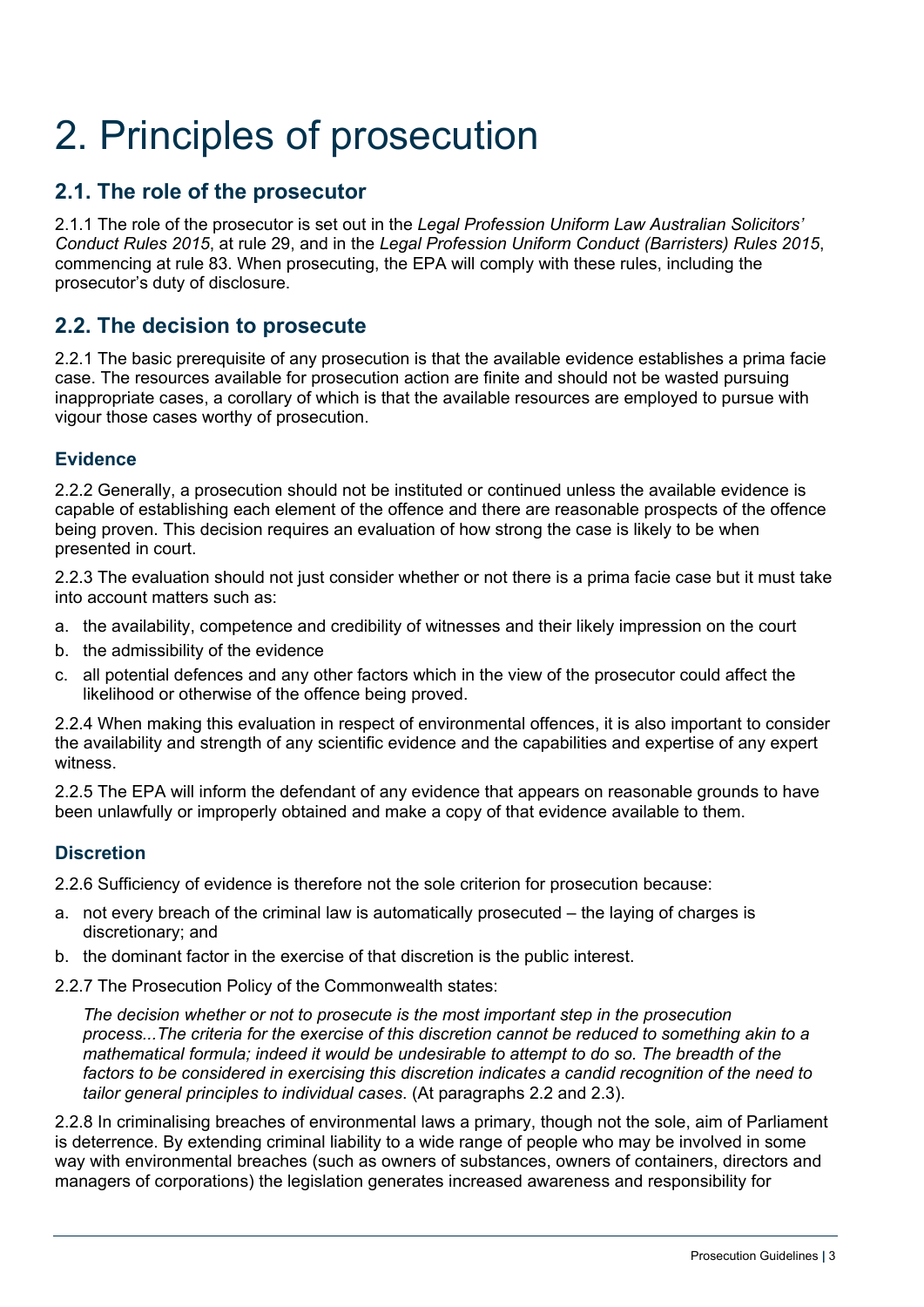environmental performance both vertically within corporate hierarchies and laterally across a broad spectrum of those with responsibility for preventing environmental harm. Potential liability, however, does not mean automatic prosecution.

2.2.9 Parliament has recognised that prosecution may not always be the appropriate response. The EPA has discretion as to how to proceed in relation to environmental breaches. Section 219(3) of the POEO Act envisages that the EPA may pursue non-prosecution options to prevent, control, abate or mitigate any harm to the environment caused by an alleged offence or to prevent the continuance or recurrence of an alleged offence. Where the EPA uses these alternatives, prosecution by third parties is precluded under the POEO Act.

2.2.10 Prosecution will be used, therefore, as part of the EPA's overall strategy for achieving its objectives. Each case will be assessed to determine whether prosecution is the appropriate strategic response. It will be used as a strategic response where it is in the public interest to do so.

#### <span id="page-7-0"></span>**Factors to be considered**

2.2.11 Factors which alone or in conjunction arise for consideration in determining whether the public interest requires a prosecution include, but are not limited to:

#### **Offence related factors**

- a. the seriousness or, conversely, the triviality of the alleged offence or that it is of a 'technical' nature only;
- b. the harm or potential harm to the environment caused by the offence;
- c. the harm or potential harm to human health, and/or unreasonable interference or potential unreasonable interference with human comfort or repose;
- d. whether the breach is a continuing or repeat offence;
- e. the prevalence of the alleged offence and the need for deterrence, both specific and general;
- f. the length of time since the alleged offence;
- g. whether, if legislative provisions have changed, the conduct giving rise to the alleged offence is no longer unlawful;

#### **Alleged offender related factors**

- h. the degree of culpability of the alleged offender in relation to the offence;
- i. the antecedents of the alleged offender and whether the alleged offender had been dealt with previously by prosecutorial or non-prosecutorial means;
- j. whether the alleged offender had been prosecuted by another agency for a related offence, arising from the incident for which the EPA is considering prosecution;
- k. the age, physical or mental health or special infirmity of the alleged offender(s);
- l. whether the consequences of any conviction would be unduly harsh or oppressive;
- m. whether the alleged offender acted in accordance with EPA advice or advice from another government agency;
- n. whether or not the alleged offender is willing to co-operate or has cooperated in the investigation or prosecution of others;

#### **Sentencing factors**

- o. the likely outcome in the event of a finding of guilt, having regard to the sentencing options available to the court;
- p. whether the issuing of a court order is necessary to prevent a recurrence of the offence or to recompense for the harm caused by the offence;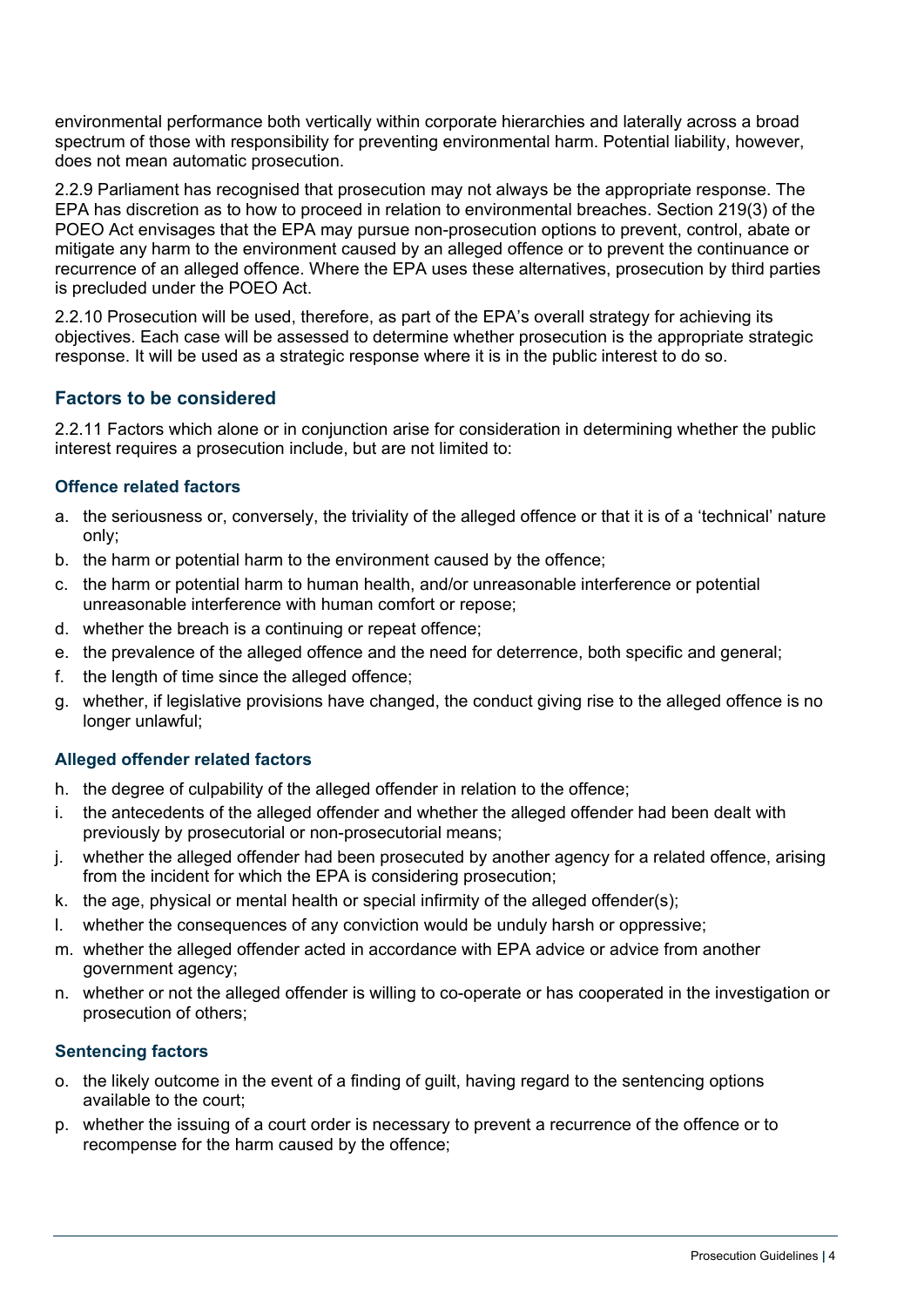#### **Other factors**

- q. any mitigating or aggravating circumstances;
- r. whether prosecution of the alleged offence would assist in resolving an ambiguity in the law;
- s. environmental justice principles such as any disproportionate impact of an alleged offence on disadvantaged communities or other vulnerable persons;
- t. the availability and efficacy of any alternatives to prosecution;
- u. whether there are counterproductive features of the prosecution;
- v. the length and expense of a court hearing;
- w. any precedent which may be set by instituting or by not instituting proceedings;
- x. the strategic value of the proposed prosecution;
- y. whether proceedings are to be brought against others arising out of the same incident; and
- z. the age, physical or mental health or special infirmity of the alleged offenders or witnesses.

2.2.12 The EPA adopts the cardinal principle that a prosecution must not be brought for improper purposes. A decision whether or not to prosecute will not be influenced by:

- a. any elements of discrimination against the alleged offender or any other person involved for example, race, religion, sex, nationality, social affiliations, political affiliations or political associations, activities or beliefs of the alleged offender or any other person involved;
- b. personal empathy or antipathy towards the alleged offender;
- c. the political or other affiliations of those responsible for the prosecution decision; or
- d. subject to any public interest consideration set out at paragraph 2.2.8, the possible advantage or disadvantage to the government or any political party, group or individual.

#### <span id="page-8-0"></span>**The role of the EPA Board**

2.2.13 As discussed in 1.3.2 above, the POEA Act provides that the EPA Board must determine whether the EPA should institute proceedings for serious environment protection offences. The Board consists of the Chairperson of the EPA and four part-time members. In exercising their functions, members of the Board recognise their duty is to the Board, irrespective of the policies or interests of their affiliates:

*Once a group has elected a member that member assumes office as a member of the board and becomes subject to the over-riding and predominant duty to serve the interests of the board in preference, on every occasion upon which any conflict may arise, to serving the interests of the group which was responsible for the appointment. With this basic proposition there can be no room for compromise.*

(*Bennets v Board of Fire Commission of NSW (1967)* 87 WN at 311 per Street J.)

Decisions by the Board in relation to prosecutions will be made fairly and impartially on the merits of the case and taking into account any discretionary aspects as set out in these guidelines.

2.2.14 The Board of the EPA recognises that openness and consultation is desirable in carrying out most of its functions. However, in the interests of fairness to defendants, the following considerations will be followed by the Board in relation to deliberations on prosecutions:

- a. all such deliberations will be in confidence;
- b. the decision will be recorded as a decision of the Board without dissenting votes being recorded;
- c. any decision to prosecute will be communicated to the Chief Executive Officer;
- d. any public comment in relation to the institution of proceedings will be made by the Chairperson or the Chief Executive Officer on behalf of the EPA at the time the proceedings are instituted; and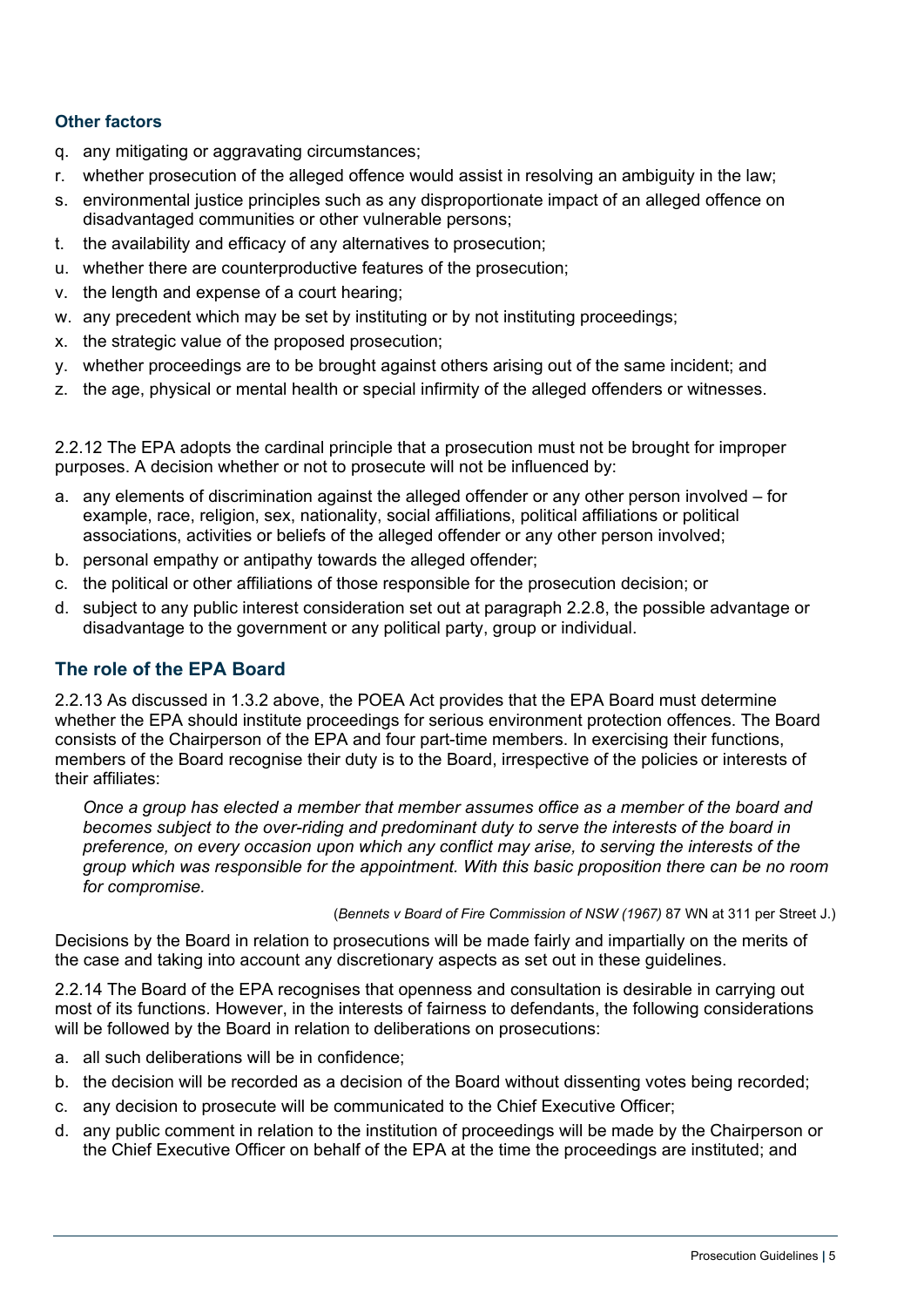e. in any subsequent post-hearing public statements, Board members will not comment on the initial decision to prosecute.

#### <span id="page-9-0"></span>**Penalty notices**

2.2.15 These guidelines apply in determining whether to institute proceedings following the issue of a penalty notice, where the recipient elects to have the matter heard by a court. Such proceedings, if commenced, will ordinarily be commenced in the Local Court.

#### <span id="page-9-1"></span>**2.3. Who may prosecute**

2.3.1 Under the POEO Act, responsibility for bringing prosecution proceedings for environmental offences is given to various parties. The EPA can bring proceedings for any environmental offence against the POEO Act, the *Waste and Resource Recovery Act 2001*, the *Ozone Protection Act 1989* and the *Environmentally Hazardous Chemicals Act 1985*, whether or not the EPA is the appropriate regulatory authority in relation to the offence (section 217(1) of the POEO Act, in conjunction with section 213(1)). Other public authorities, such as local councils, can bring proceedings where they are the appropriate regulatory authority in relation to the offence (section 217(2) of the POEO Act). Other persons, such as police officers, are also given the ability to commence proceedings in relation to specific environmental offences (section 218 of the POEO Act).

2.3.2 The EPA has responsibility for bringing prosecution proceedings in relation to offences against the legislation set out at 1.2.2, above, which may change from time to time.

2.3.3 Other people, beyond those authorities set out in section 218 of the POEO Act, may bring prosecution proceedings for offences against the POEO Act, the *Waste and Resource Recovery Act 2001*, the *Ozone Protection Act 1989*, the *Environmentally Hazardous Chemicals Act 1985* and the CLM Act but only if they have obtained leave of the Land and Environment Court (section 219(1) of the POEO Act, in conjunction with section 213(2) of the POEO Act, and section 95(1) of the CLM Act).

2.3.4 The Land and Environment Court may only grant leave where it is satisfied that the EPA has decided not to take relevant action in respect of the act or omission constituting the alleged offence or has not made any decision to take such action within 90 days of being requested to institute proceedings (section 219(2) of the POEO Act and section 95(2) of the CLM Act). Under the POEO Act, such action includes using statutory powers to address any harm to the environment caused by the alleged offence or otherwise taking action to prevent the continuance or recurrence of the offence (section 219(3) of the POEO Act). Under the CLM Act, such action includes taking action under that Act to ensure compliance with a preliminary investigation order or management order (section 95(3) of the CLM Act).

2.3.5 As a general principle, where a serious breach of the environment protection laws comes to the attention of the EPA, the EPA will lead any investigation and take any appropriate action. This principle recognises that, because of its functions, powers and objectives and because of the legal and specific expertise within the organisation, the EPA is generally in a better position than most other parties to investigate and prosecute serious breaches.

#### <span id="page-9-2"></span>**2.4. Working with other authorities**

2.4.1 The EPA is not the only body which may institute criminal or related proceedings under the environment protection legislation. Organisations such as local councils, police, transport authorities and water supply authorities as well as individuals in the community may bring proceedings in their own right. They are not bound directly by these guidelines. However, the EPA recognises that the publication of these guidelines will provide a framework within which consistency, fairness and efficiency can be developed across those agencies assisting the EPA in administering the environment protection legislation. The EPA will also ensure that through its educational programs other agencies which may institute environmental prosecutions are familiar with the principles and content of the guidelines.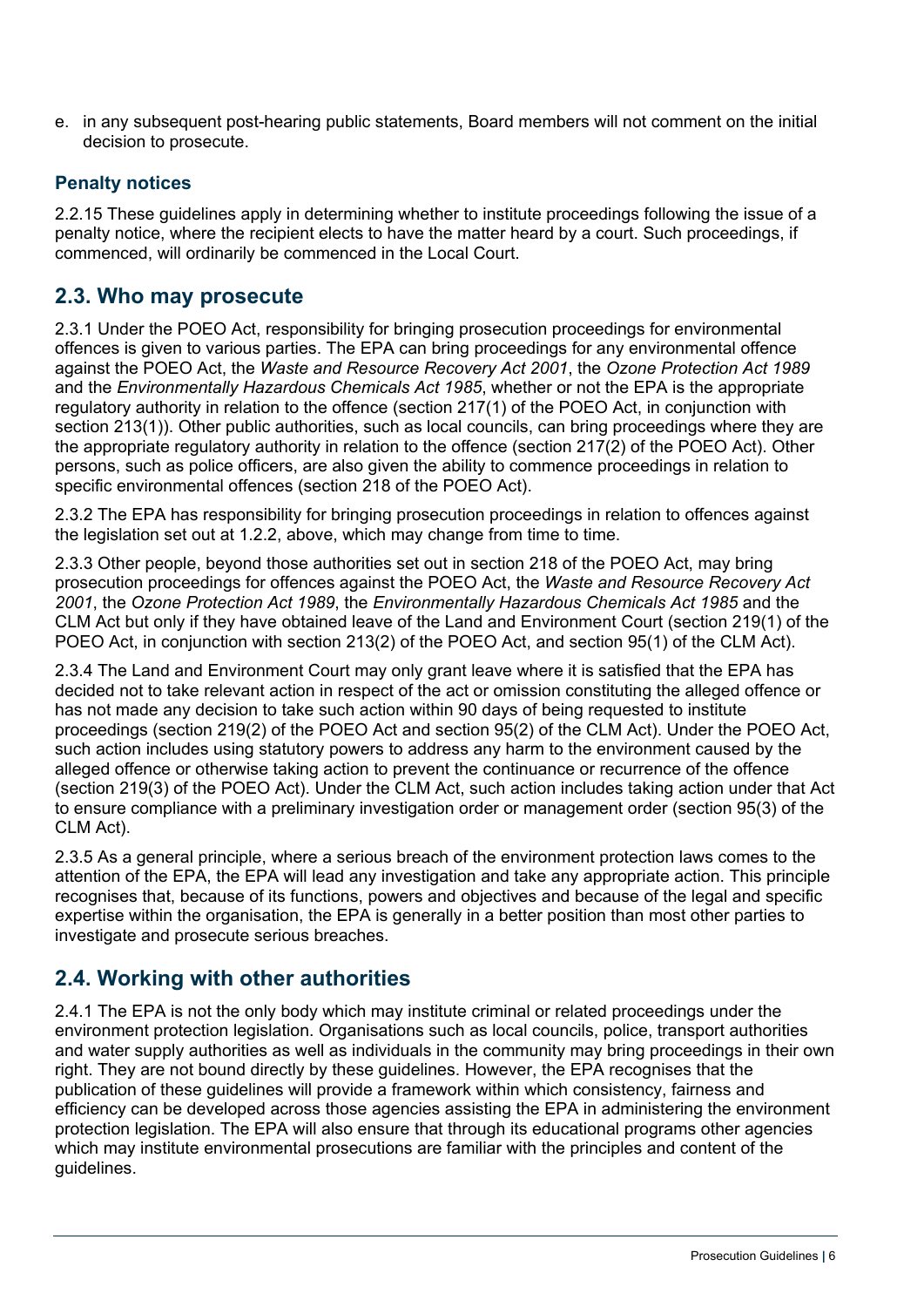2.4.2 The EPA will work collaboratively with other authorities when conducting criminal or related proceedings in respect of the same incident, conduct or defendant/respondent.

2.4.3 Where there is another prosecuting authority involved as well as the EPA, the EPA will liaise with the other authority to ensure the most appropriate charge(s) are laid. Conversely, it would be preferable for other prosecuting bodies which know of the EPA's actual or potential involvement in a case to initiate contact prior to commencing proceedings.

#### <span id="page-10-0"></span>**2.5. Disclosure**

2.5.1 As a prosecutor, the EPA has a continuing obligation to fully disclose to a defendant all material known to it that:

- a. is relevant or possibly relevant to an issue in the case;
- b. raises or possibly raises a new issue in the case; or
- c. holds a real prospect of providing a lead to evidence that goes to either of these two categories.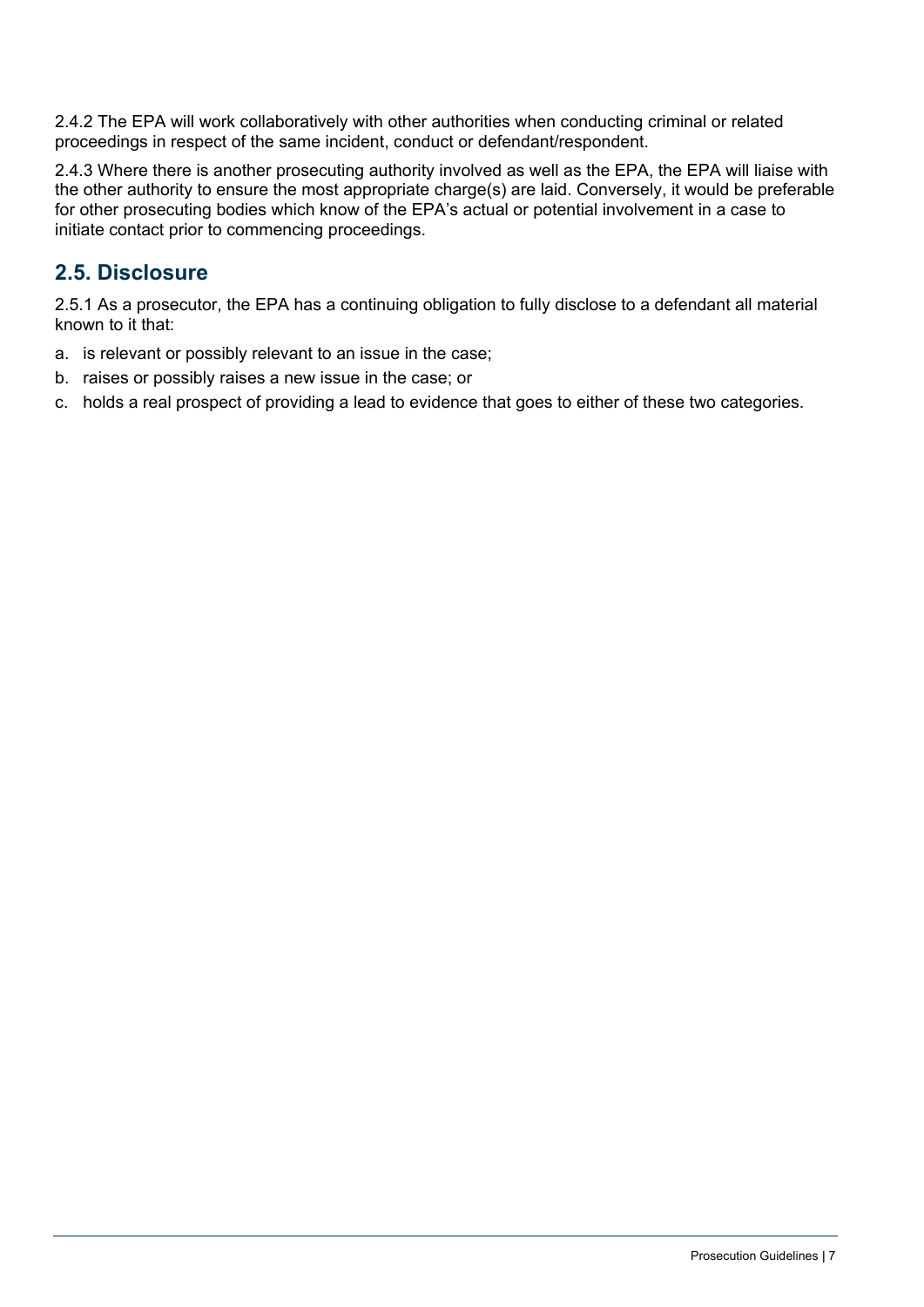# <span id="page-11-0"></span>3. Selecting the appropriate defendant

### <span id="page-11-1"></span>**3.1. General principles**

3.1.1 In keeping with the aims of the environment protection legislation, liability is imposed on a wide range of people who may have participated in or contributed to an incident. This may mean that a number of people commit an offence arising out of one incident. However, it is not always appropriate to prosecute every person who may be liable for an offence.

3.1.2 In addition to the factors set out in 2.2.8 above, there are some further considerations that may be taken into account in determining the appropriate defendant(s). These are:

- a. who is primarily responsible for the alleged offence, that is, who was primarily responsible for the acts or omissions giving rise to the alleged offence or the material circumstances leading to the alleged offence or who formed any relevant intention;
- b. in relation to the matters set out in (a) above, what was the role of the proposed defendant; and
- c. the effectiveness of any court orders that might be made against the proposed defendant.

#### <span id="page-11-2"></span>**3.2. Corporate liability**

3.2.1 The environment protection legislation imposes liability on corporations as well as individuals. Where an offence is committed by employees, agents or officers of a corporation in the course of their employment, proceedings will usually be commenced against the corporation. Where, however, the offence has occurred because the employee, agent or officer has embarked on a venture of their own making and volition, outside the scope of their employment, proceedings may be instituted against the employee, agent or officer and not against the corporation. Depending on the circumstances, it may be appropriate to commence proceedings against both a corporation and an individual in respect of the same factual circumstances giving rise to an alleged offence.

3.2.2 Another factor which will be considered is the existence and effective implementation of any compliance programs of the corporation. This topic is dealt with in more detail in Part 7 of these guidelines.

#### <span id="page-11-3"></span>**3.3. Employees' liability**

3.3.1 The POEO Act requires that the court, in imposing a penalty, will take into account whether an employee was acting under orders from a supervisor in committing the offence (section 241(1)(e) of the POEO Act). However, section 241(1)(e) does not absolve the employee from all responsibility. Parliament has imposed on all employees an obligation to protect the environment irrespective of their employers' attitudes. Further, the POEO Act requires an employee to notify his/her employer of certain pollution incidents (section 148(3) of the POEO Act).

3.3.2 The guiding principle in deciding whether to charge an employee is the degree of culpability involved. Factors relevant to assessing the degree of culpability include:

- a. whether the employee knew or should have known that the activity in question was illegal;
- b. the seniority of the employee and the scope of the employee's employment duties; and
- c. whether, having regard to the employee's seniority and employment duties, the employee had taken reasonable steps to draw to the attention of the employer or any other relevant person the impropriety of the practice.

3.3.3 An employee who, in good faith, followed a specific environment management procedure would not normally be prosecuted for an offence occasioned by following that procedure.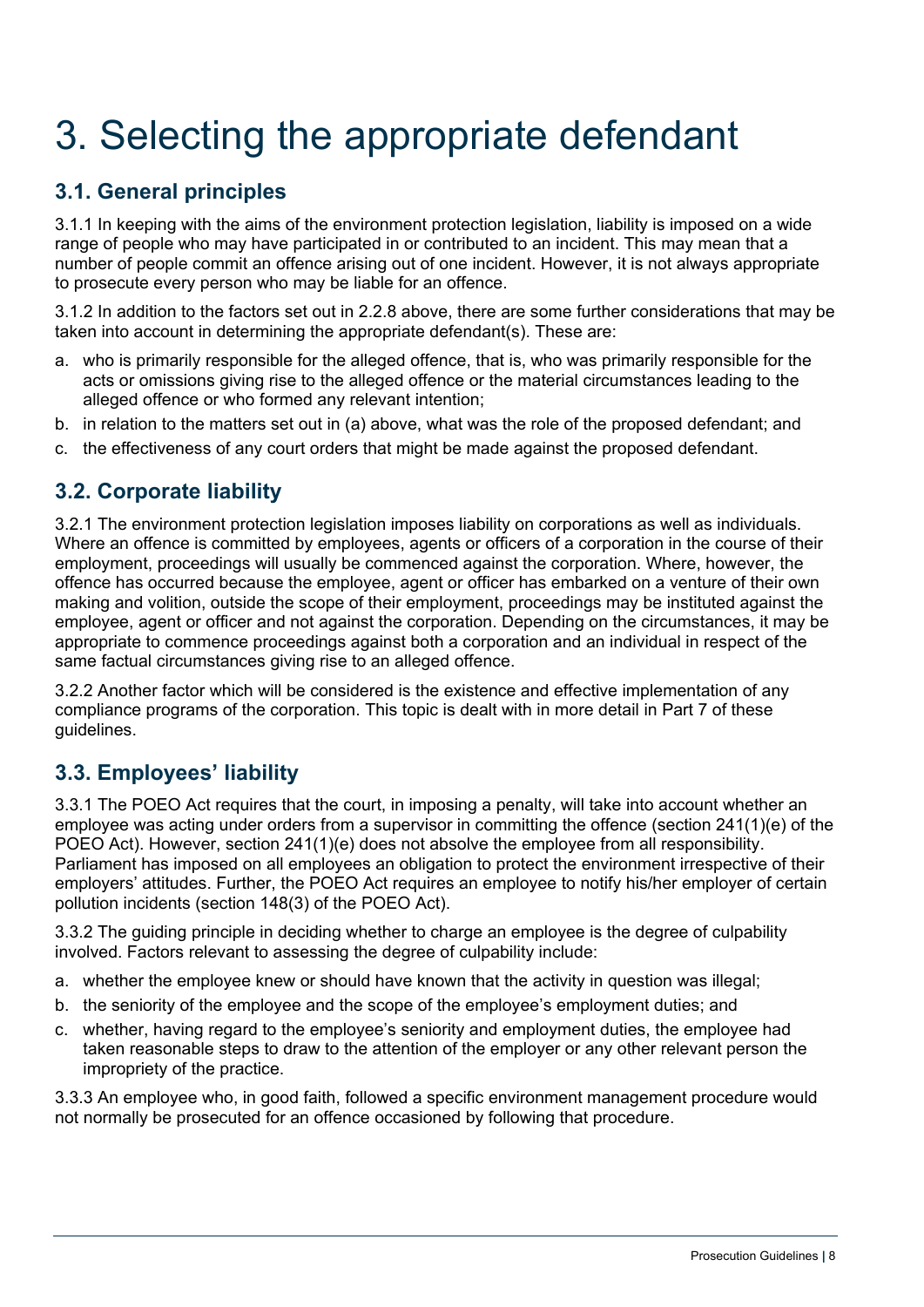### <span id="page-12-0"></span>**3.4. Liability of directors and those concerned in the management of a corporation**

3.4.1 Sections 169, 169A and 169B of the POEO Act provide for the EPA to prosecute directors or individuals concerned in the management of a corporation, if the corporation contravenes certain provisions of the POEO Act.

3.4.2 These sections recognise that, while a corporation is a legal entity, its directors and managers represent the directing mind and will of the corporation and control its activities.

3.4.3 Other Acts also provide for certain individuals involved in the management of a corporation to be prosecuted where the corporation has contravened a section of that Act, as follows:

- a. section 13.6 of the Biodiversity Conservation Act 2016;
- b. section 98 of the CLM Act;
- c. section 12 of the Dangerous Goods (Road and Rail Transport) Act 2008;
- d. sections 53 and 53A of the Environmentally Hazardous Chemicals Act 1985; and
- e. section 22 of the Ozone Protection Act 1989;
- f. section 112 of the Pesticides Act 1999; and
- g. section 23 of the Radiation Control Act 1990.

3.4.4 The legislation clearly indicates that those who direct a corporation's illegal activities will not be shielded from responsibility by the corporate legal structure. The basic test as to whether proceedings will be brought is again one of culpability. For example, the Land and Environment Court noted in Kelly's case that:

*…in certain circumstances it might be appropriate to also prosecute the person who had the day-today control of the premises or the business of the corporation, and who for all relevant purposes committed the offence.* (See Hemmings J in *SPCC v R V Kelly*, unreported LEC, 26 June 1991, at p. 7.)

3.4.5 Section 169 of the POEO Act applies where a corporation has committed an offence attracting 'special executive liability', which is defined in the section and includes 21 offences under the POEO Act, including the Tier 1 offences, water pollution, air pollution and certain waste offences. A director or person concerned in the management of the corporation is taken to have contravened the same provision that the corporation has contravened, unless the person satisfies the court that they were not in a position to influence the conduct of the corporation in relation to the contravention of the provision or that they used all due diligence to prevent the contravention by the corporation.

3.4.6 In any decision to prosecute under section 169 of the POEO Act, the crucial issue is the person's actual control or ability to influence the conduct of the corporation in relation to its criminal conduct. It will be a question of fact in each case as to who is concerned in the management of that corporation and the prosecution will be required to prove that fact beyond reasonable doubt. What is important is not the scope of a management role per se, nor the capacity to influence the corporation's operations in a broad sense. As a general policy, the EPA will institute proceedings under section 169 only where there is evidence linking a director or manager with the corporation's illegal activity. That link need not necessarily be of a positive (intentional) character but could be of a negligent nature.

3.4.7 Section 169A of the POEO Act applies where a corporation has committed an 'executive liability offence', which is defined in the section and includes 20 offences under the POEO Act. In order to establish that a person is guilty of an offence against section 169A, the EPA is required to prove that the person was a director or person involved in the management of the corporation, knew or should have known that the offence would be or was being committed and failed to take all reasonable steps to prevent or stop the offence.

3.4.8 Section 169B of the POEO Act applies in circumstances where a corporation has committed an offence against the POEO Act, whether or not it is an offence referred to in section 169 or 169A, and a director or person involved in the management of the corporation was concerned in or a party to the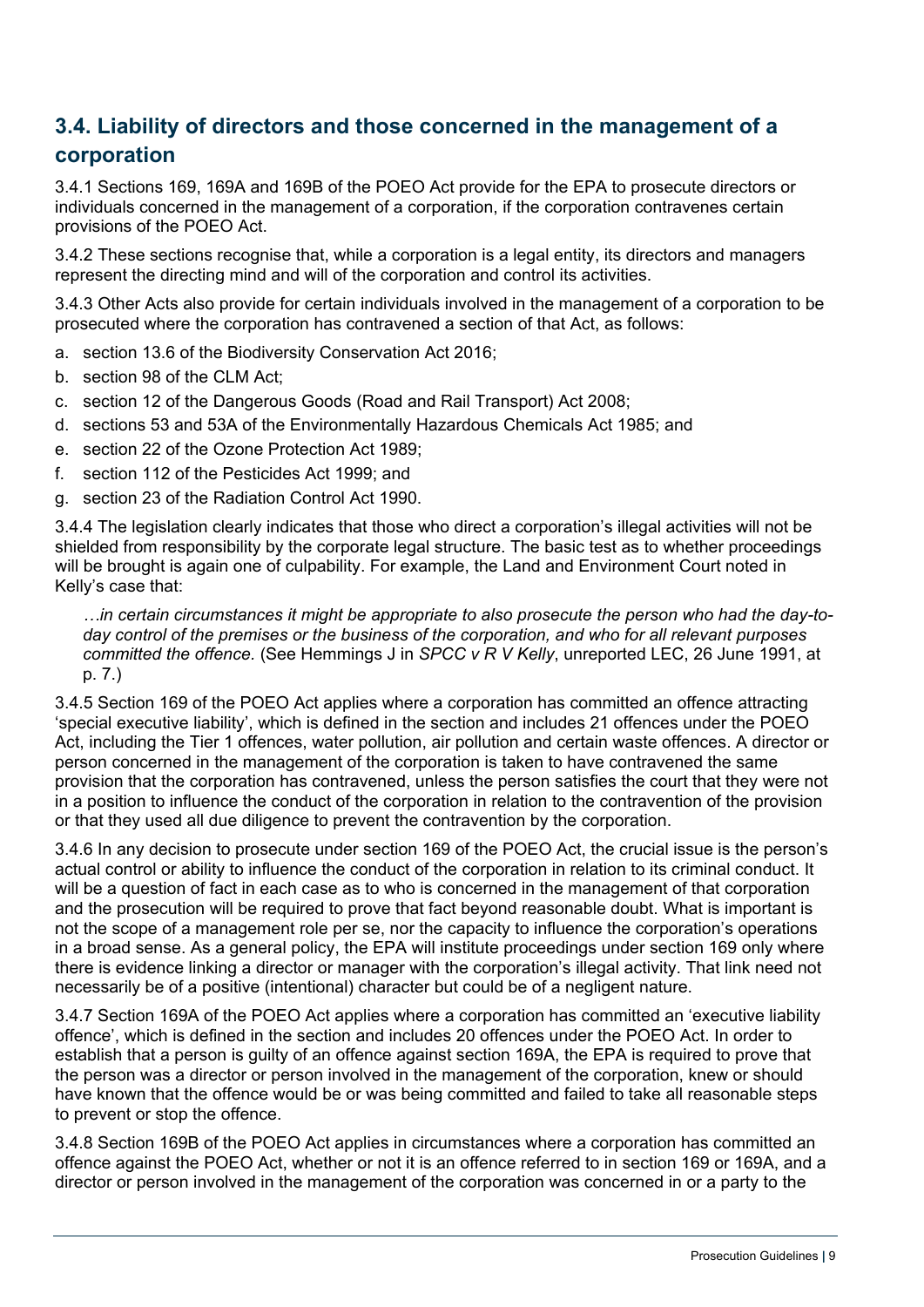commission of the offence. In order to establish that the person is guilty of an offence against section 169B, the EPA is required to prove that the person was involved in the commission of the offence.

3.4.9 The matters set out above will be considered in addition to the factors set out in 2.2.8 in determining whether or not to commence proceedings against a director or manager under the POEO Act or any of the other Acts set out in paragraph 3.4.3.

#### <span id="page-13-0"></span>**3.5. Lenders' liability**

3.5.1 Although there are very few situations in which lending institutions could attract criminal liability under the POEO Act, there are instances where lenders may be technically liable for prosecution because they fall into particular categories such as owners or occupiers.

3.5.2 The guiding principle for the EPA in this area is again the culpability of potential defendants in relation to the offence. More than technical legal liability will be necessary as a prerequisite to prosecution.

3.5.3 The EPA acknowledges that, in framing the legislation, it was not Parliament's intention to restrict in any way the legitimate commercial activities of lending institutions. As the Minister for the Environment noted in his second reading speech on the POEA Act:

*…[the Government] does not believe that lenders should be subject to liability for pollution caused by an enterprise if they have done nothing more than advance money to that enterprise by normal commercial form in some legal fashion and have taken no role that would have led to the creation of environmental problems.* (Parliamentary Debates (Legislative Assembly), 21 August 1991, p. 312.)

3.5.4 In the absence of any evidence of culpability, the EPA will generally not institute proceedings against lenders who are legally the owners of waste, substances or controlled substances – for example, those that fall under the extended liability provisions of the Tier 1 offence regime in the POEO Act (that is, sections 115(1)(b), 116(1)(b) and 117(1)(b)). Nor will the EPA consider a normal commercial loan transaction as giving rise to an ancillary offence under section 168.

3.5.5 By engaging in normal business practices, lending institutions may be concerned in the management of the borrower corporation. However, the EPA will not institute proceedings on the basis of management capacity nor on the basis of actual management of the company in a general sense. The crucial factor for any potential defendant under section 169, including lenders, is the actual control or ability to influence the conduct of the corporation in relation to its criminal conduct.

#### <span id="page-13-1"></span>**3.6. Public authorities**

#### <span id="page-13-2"></span>**Background**

3.6.1 As noted at 1.3.1, Parliament has specifically precluded Ministerial control or direction in relation to prosecutions, including prosecutions of public authorities, by the EPA.

3.6.2 The EPA recognises that the issue of deciding in what circumstances public authorities should be prosecuted is a specific instance of determining whether prosecution is in the public interest and acknowledges that there are two competing public interests in relation to the prosecution of public authorities. These are:

- a. the public has an interest in government authorities abiding by the law. The law should apply equally to the private and public sectors; and
- b. it is the taxpayer that bears the cost of any prosecution of public authorities. Since any fines imposed as a result of criminal proceedings go to consolidated revenue, it could be argued that public funds are not expended, simply recycled. However, the use of Crown legal resources, the briefing of private legal firms and the use of court time are not recoverable and such expenditure needs to be justified as being in the public interest.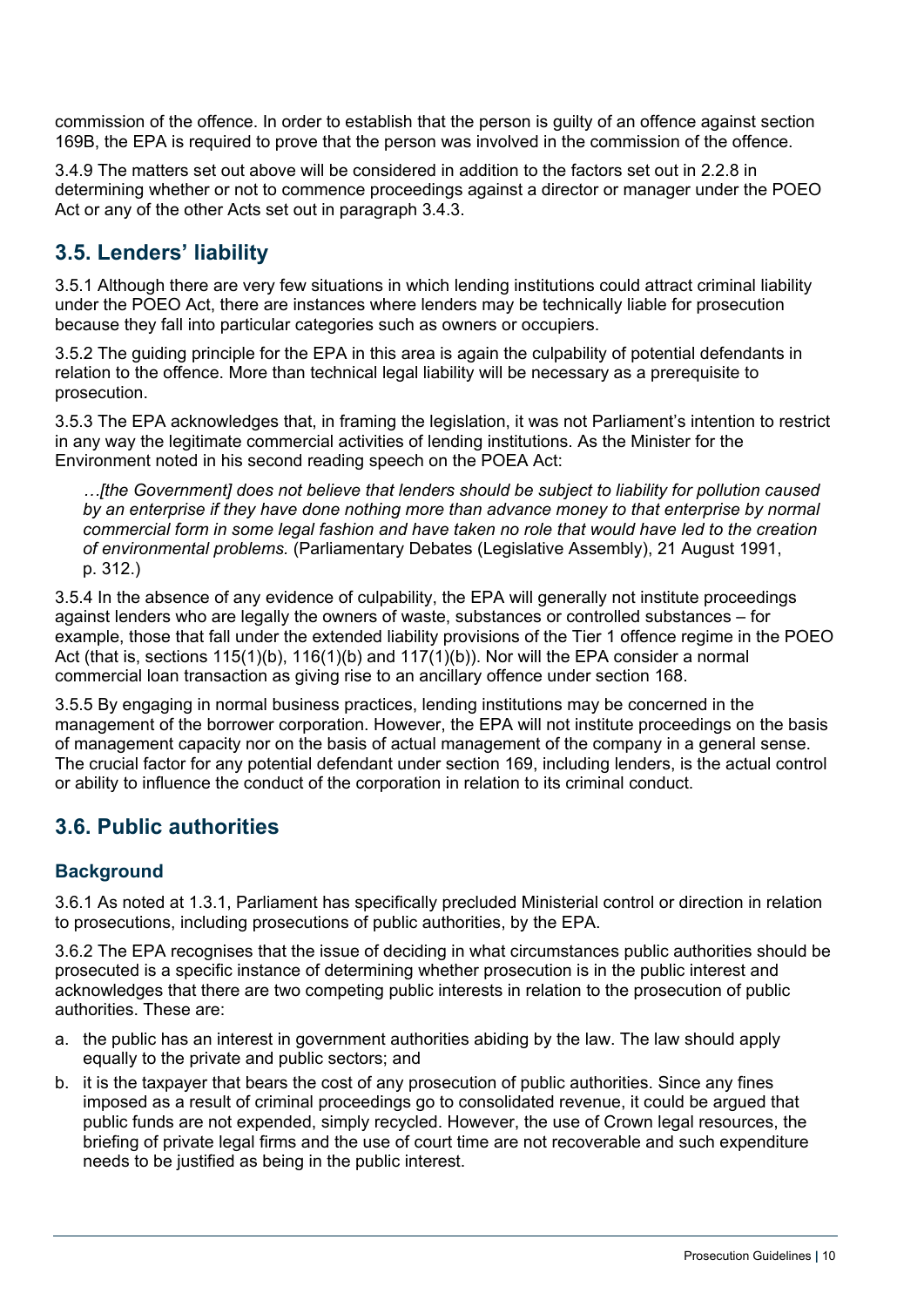3.6.3 The EPA recognises that the ultimate aim of any prosecution action is assist in achieving the objectives of the EPA, as set out in section 6 of the POEA Act. Public authorities are usually under the control and direction of a Minister who can direct compliance with the relevant legislation. However, experience indicates that sole reliance on that avenue does not make for the same rigid adherence as the requirements of the court process. Moreover, in the interests of general deterrence, there will be instances where it is important that compliance not only be achieved but be seen to be achieved, with independent scrutiny.

#### <span id="page-14-0"></span>**Consultation**

3.6.4 While the EPA is not subject to Ministerial control or direction in respect of prosecutions, it is guided by Premier's Memorandum *[M1997-26 Litigation Involving Government Authorities](https://arp.nsw.gov.au/m1997-26-litigation-involving-government-authorities/)*. The EPA recognises that the consultative steps set out in the memorandum may facilitate remedial action and may expedite any court hearing by better defining the facts in issue. Consultation can also focus on longer-term strategies and directions. Indeed, the consultative process, as an adjunct and not necessarily an alternative to prosecution, will not be restricted to public authorities but can be applied to the private sector as well.

3.6.5 The aims of the Premier's Memorandum are to ensure that:

- a. the cost to the taxpayer of one government authority prosecuting another is kept to a minimum;
- b. only appropriate prosecution action is taken;
- c. inappropriate or irrelevant defences are not pleaded;
- d. the court's time spent resolving the matter is kept to a minimum;
- e. responsible Ministers are kept informed; and
- f. government authorities act as model litigants before the court.

3.6.6 It would be inappropriate to enter consultations with government departments solely to achieve a 'by consent' prosecution wherein the charges laid do not reflect the gravity of the alleged offence. However, it is in the public interest that court proceedings involving public authorities are concluded quickly. The EPA will try to define the facts in issue. If it can agree upon those facts with the other authority, the EPA will then prepare and tender to the court an agreed statement of facts.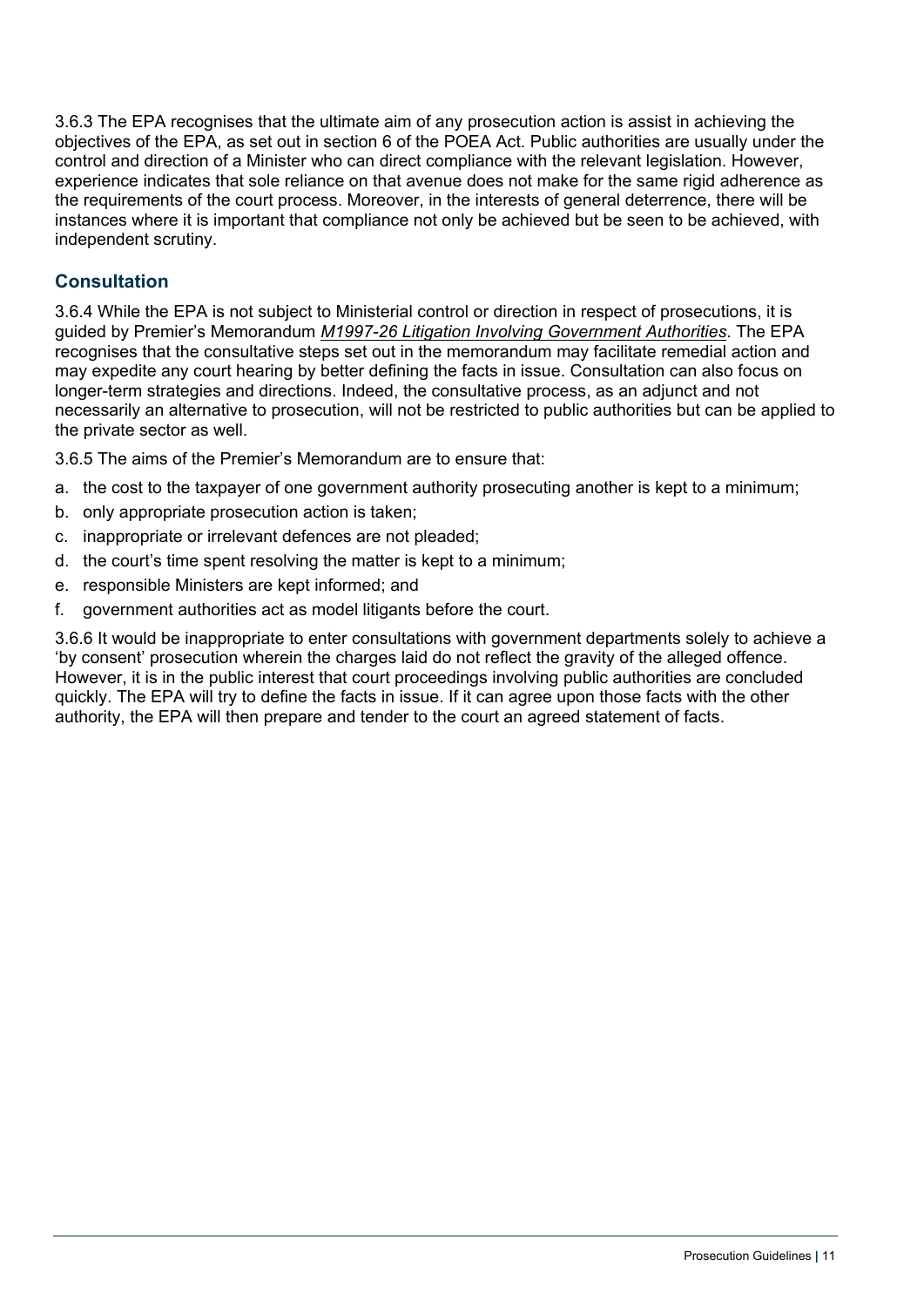# <span id="page-15-0"></span>4. Charges

# <span id="page-15-1"></span>**4.1. General principle**

4.1.1 Once a decision has been made to deal with an incident by way of prosecution, it is in the public interest for that prosecution to succeed. It is therefore the EPA's responsibility to select charges it can prosecute successfully and which are consistent with the seriousness of the alleged criminal conduct. The charge or charges laid must reflect adequately the nature and extent of the conduct disclosed by the evidence with the aim of providing a basis for the court to impose an appropriate penalty. In line with this general principle, the following policy positions have been adopted.

#### <span id="page-15-2"></span>**4.2. Similar charges for the same offence**

4.2.1 The EPA is aware that it has a duty to refine its case to avoid laying duplicate or multiple charges for the same alleged breach. There will be occasions where the same act will be prohibited under two separate statutes and involve an offence under each. Laying of duplicate or multiple charges should be avoided unless it is considered appropriate in the circumstances to lay both a primary charge and a 'back-up' charge for the same alleged breach.

#### <span id="page-15-3"></span>**4.3. Serious environment protection offences**

4.3.1 Serious environment protection offences are defined in section 17(8) of the POEA Act as:

- a. Tier 1 offences, as created by Part 5.2 of the POEO Act;
- b. offences created by section 144AA(2) or 144AB of the POEO Act;
- c. Tier 2 offences that are designated as serious environment protection offences by the Board;
- d. offences under Division 1 of Part 2 of the *Pesticides Act 1999*; or
- e. offences under section 60ZZA of the *Local Land Services Act 2013* or under section 69SA of the *Forestry Act 2012* that were committed intentionally and that caused or were likely to cause significant harm to the environment.

4.3.2 As a general rule, the EPA will lay charges for serious environment protection offences in those situations involving unlawful wilful or negligent acts which cause or have the potential to cause serious harm to the environment or human health, such that the prosecution would be seeking a substantial penalty. In deciding whether such charges are appropriate, the EPA will consider the factors set out in 2.2.8 above. In particular, consideration will be given to:

- the harm or potential harm caused to the environment or human health
- whether the offence was committed wilfully or instead negligently
- whether the offence was a one-off offence or a continuing or repeat offence
- the culpability and antecedents of the alleged offender.

Sometimes the elements of wilfulness or negligence will be evident in quite minor incidents but it would be a misuse of these provisions to use these if the incident could be adequately dealt with under other offence provisions.

# <span id="page-15-4"></span>**4.4. Continuing offences**

4.4.1 The determining factor in whether to charge a continuing offence or separate offences is whether there was a single act or omission which gave rise to consequences which continued over a period of time. A single act or omission with continuing consequences should appropriately be charged as a continuing offence (see *Smith R.J. v Shell Refining (Australia) Pty Ltd*, unreported LEC, 23 September 1983). The charging of a continuing offence is also appropriate where there has been a continuing act,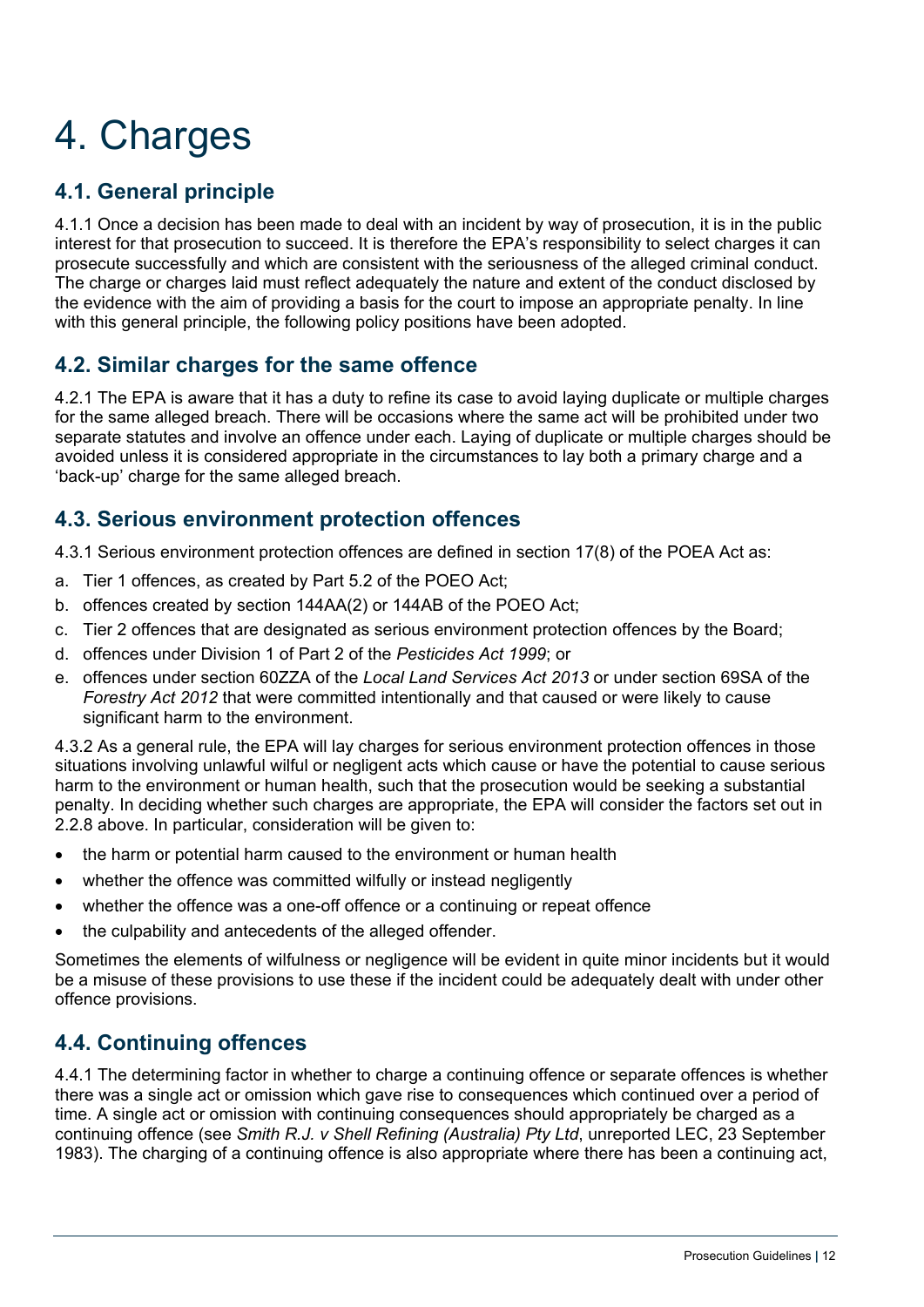such as water pollution continuing over several days. If there is any doubt of continuity then separate charges will be laid.

#### <span id="page-16-0"></span>**4.5. Charge negotiation**

4.5.1 'Charge negotiation' involves negotiations between the defence and the prosecution in relation to the charges which will proceed to hearing. As a result of these negotiations, the defendant may opt to plead guilty to fewer than all the charges initially laid, or to a lesser charge or charges, in return for the prosecution offering no evidence on the remaining charges. However, if appropriate charges are laid initially, there is little scope for charge negotiation and hence there will be only limited circumstances where negotiation will be considered. In any event, charge negotiation will only be considered where it is in the public interest.

4.5.2 A charge negotiation proposal will not be entertained by the EPA unless:

- a. the remaining charges adequately reflect the nature of the criminal conduct of the defendant;
- b. those charges provide the basis for an appropriate sentence in all the circumstances of the case;
- c. the cost saving to the community is significant when weighed against the likely outcome of the matter if the defendant entered pleas of not guilty to the charges; or
- d. there are otherwise compelling public interest factors in favour of charge negotiation (see the factors set out at 2.2.8).

4.5.3 Though uncommon, the discontinuance of a prosecution may occur from time to time. In determining whether to discontinue a prosecution, the EPA will consider the factors set out at paragraph 2.2.8 and any change in circumstances since the prosecution was commenced.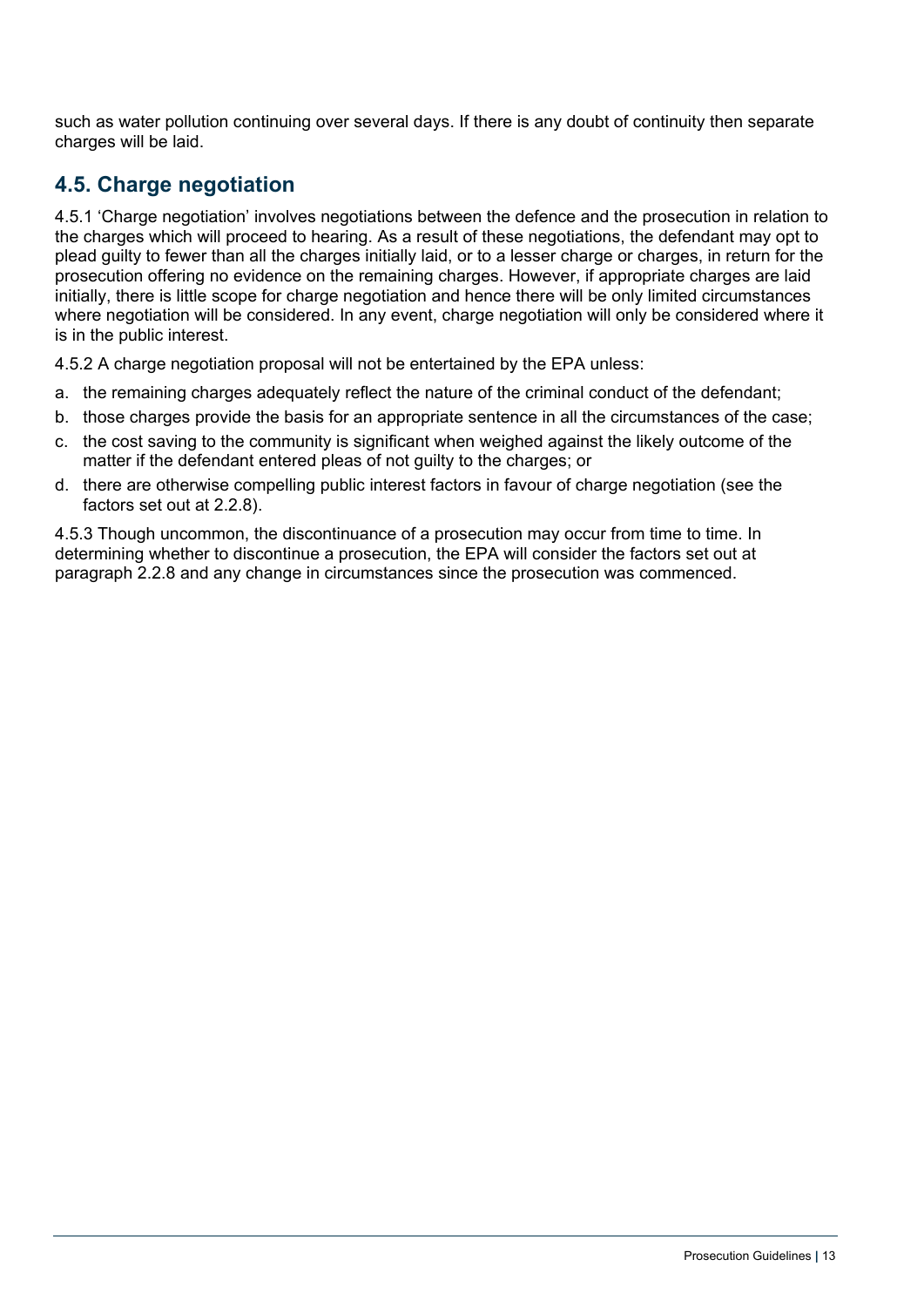# <span id="page-17-0"></span>5. Selecting the appropriate court

#### <span id="page-17-1"></span>**5.1. Serious environment protection offences**

#### <span id="page-17-2"></span>**Tier 1 offences under the POEO Act**

5.1.1 A Tier 1 offence may be determined either summarily before the Land and Environment Court or on indictment in the Supreme Court (section 214(1) of the POEO Act). The choice of venue rests solely with the prosecutor.

5.1.2 The general principle adopted by the EPA is that Tier 1 prosecutions will be instituted in the Land and Environment Court except where the EPA intends to submit to the court that the appropriate penalty, given all the circumstances surrounding the offence, will exceed a period of two years imprisonment. This principle recognises the following factors:

- a. the intention of Parliament as manifested in the jurisdictional limits prescribed by the Act. The maximum fines for corporations and individuals are identical in the Supreme Court and the Land and Environment Court. The only difference lies in that the maximum term of imprisonment which can be imposed by the Land and Environment Court is two years, as opposed to the maximum penalty of seven years imprisonment that can be imposed by the Supreme Court'
- b. the Land and Environment Court has been established as a specialist court to hear environmental matters'
- c. the process of proceeding by way of indictment, involving as it does an initial committal hearing, is a lengthy process'
- d. historically, the rationale for trial by jury was to safeguard the individual from loss of liberty without first being afforded the opportunity of a fair trial by one's peers. Where environmental offenders are corporate entities, no loss of liberty is involved; and
- e. where an offender is charged with offences arising under Tier 1 and Tier 2, the option is available in the Land and Environment Court to have these matters adjudicated together, making for a more efficient utilisation of public resources.

#### <span id="page-17-3"></span>**Other serious environment protection offences**

- 5.1.3 Proceedings for:
- a. offences created by section 144AA(2) or 144AB of the POEO Act may be determined summarily before the Local Court or the Land and Environment Court;
- b. tier 2 offences that are designated as serious environment protection offences by the Board may be determined summarily before the Local Court or the Land and Environment Court;
- c. offences under Division 1 of Part 2 of the *Pesticides Act 1999* may be determined summarily before the Land and Environment Court;
- d. offences under section 60ZZA of the *Local Land Services Act 2013* committed intentionally and that caused or were likely to cause significant harm to the environment may be determined summarily in the Local Court or the Supreme Court; and
- e. offences under section 69SA of the *Forestry Act 2012* that were committed intentionally and that caused or were likely to cause significant harm to the environment may be determined summarily in the Local Court.

#### <span id="page-17-4"></span>**5.2. Other offences**

5.2.1 Other offences can be instituted either in the Land and Environment Court, the Supreme Court or the Local Court, depending on the particular piece of legislation.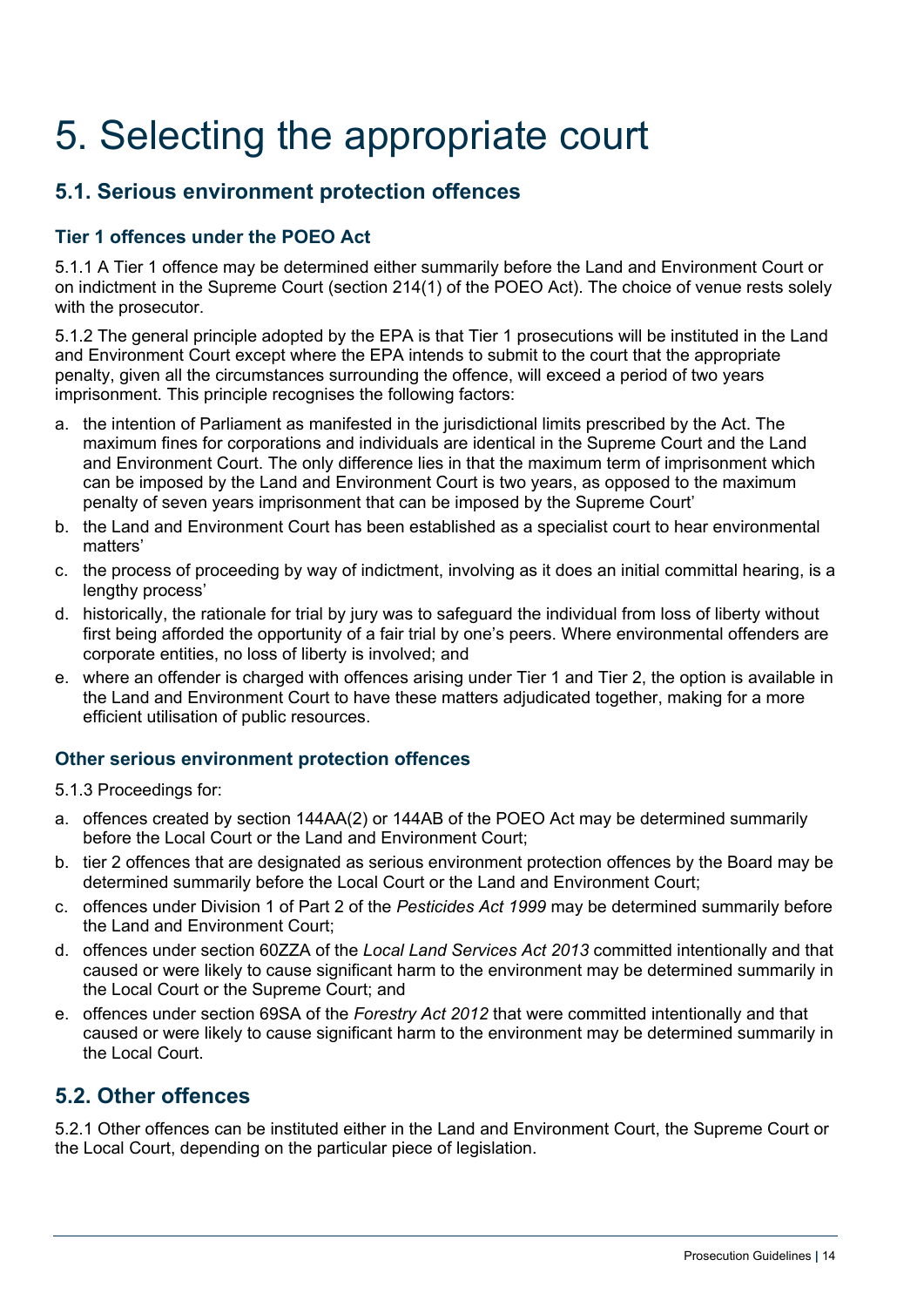5.2.2 Where the EPA has a choice of court to institute proceedings for serious offences referred to in 5.1.3, or in relation to other offences, the EPA will consider the following factors in choosing the venue for a hearing:

- a. the maximum penalty that can be imposed in a Local Court compared to the Land and Environment Court or the Supreme Court;
- b. all environment protection offences which are serious enough to attract possible penalties in excess of the jurisdictional limit for Local Courts will be commenced in the Land and Environment Court or the Supreme Court;
- c. those matters which have or are expected to give rise to applications for orders under Division 4 of Part 8.2 or Part 8.4 of the POEO Act or similar provisions in other environment protection legislation, will be commenced in the Land and Environment Court; and
- d. unless there are good reasons to the contrary, all charges arising out of the same incident will be instituted in the same jurisdiction (and preferably at the same time) so the court has the option to hear them together.

### <span id="page-18-0"></span>**5.3. Use of audiovisual link (AVL) in court**

5.3.1 In some circumstances, witnesses for the EPA may give evidence to court by audio link or AVL. Section 5BAA of the *Evidence (Audio and Audio Visual Links) Act 1998* provides that ordinarily a 'government agency witness' must give evidence to court by audio link or AVL from any place within New South Wales. When arranging the attendance of witnesses at trial, the convenience of government agency witnesses is the most important consideration, regardless of any perceptions a prosecutor may have about the evidence being diminished by reason of its being given remotely.

5.3.2 *Supreme Court Practice Note SC Gen 15* and *Local Court Practice Note Crim 1* provide that parties must give the court and the other party no less than 10 working days' notice of the use of AVL. Best practice is that the court should be advised of the need for AVL at the time the trial is fixed for hearing.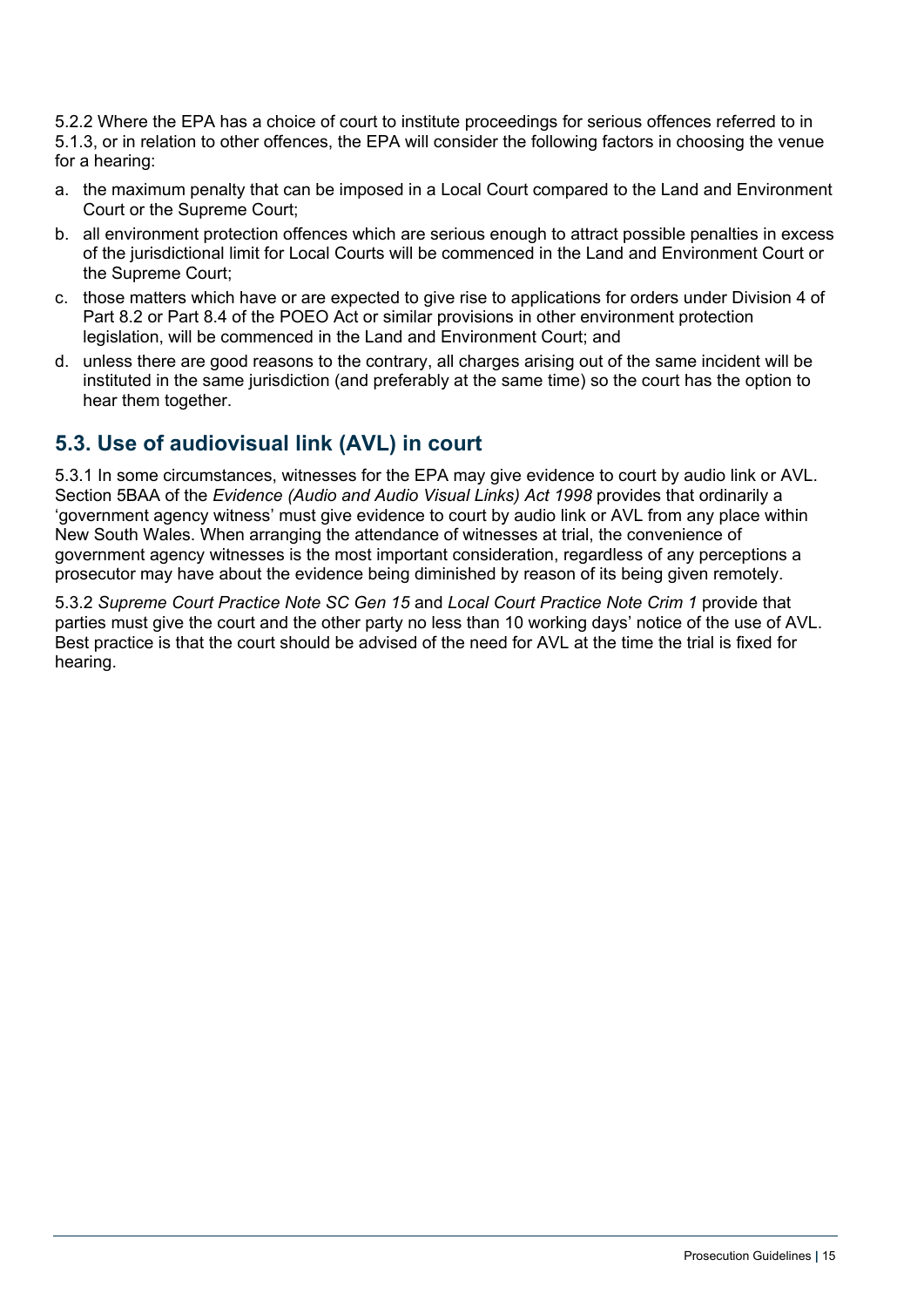# <span id="page-19-0"></span>6. Related proceedings

### <span id="page-19-1"></span>**6.1. Restraining orders**

6.1.1 If a person or company is prosecuted by the EPA for an offence against the POEO Act, or other Acts set out in section 213 of the POEO Act, then the EPA may apply for a restraining order in relation to the property of that person or company (see Division 4 of Part 8.2 of the POEO Act).

6.1.2 The EPA may seek a restraining order in circumstances where there is a risk that a defendant to criminal proceedings might dispose of assets to avoid being subject to, avoid paying, or to minimise, a financial penalty or adverse costs order.

### <span id="page-19-2"></span>**6.2. Civil proceedings to remedy or restrain breaches**

6.2.1 The EPA may bring proceedings in the Land and Environment Court to:

- a. remedy or restrain a breach (or threatened or apprehended breach) of the POEO Act, the regulations under the POEO Act or other Acts set out in section 213 of the POEO Act, under section 252 of the POEO Act; or
- b. restrain a breach (or threatened or apprehended breach) of any other Act, or statutory rule, if the breach is causing or is likely to cause harm to the environment, under section 253 of the POEO Act. Any person that brings such proceedings must provide the EPA with a copy of the application for those proceedings and the EPA is entitled to become a party to those proceedings.

6.2.2 The EPA might consider bringing civil proceedings under section 252 or section 253 of the POEO Act for a number of reasons, including:

- a. to obtain an order that the proposed respondent to the proceedings either do, or stop doing, something to prevent environmental harm from occurring; or
- b. to achieve an outcome quickly and more cost-efficiently than through prosecution.

The EPA will also consider the factors set out in section 2.2.8 in determining wither to bring civil proceedings.

6.2.3 Generally, the EPA will only make a decision to commence civil proceedings under section 252 or section 253 if it is satisfied that there are reasonable prospects of establishing its case on the balance of probabilities, in accordance with the standard of proof that applies in civil proceedings.

6.2.4 Any other person may also bring proceedings in the Land and Environment Court under sections 252 and 253 of the POEO Act.

#### <span id="page-19-3"></span>**6.3. Enforceable undertakings**

6.3.1 Under section 253A of the POEO Act, the EPA may accept a written undertaking from a company or individual in relation to an actual or potential breach of the POEO Act or other Acts set out in section 213 of the POEO Act (namely, the *Waste Avoidance and Resource Recovery Act 2001*, the *Ozone Protection Act 1989* and the *Environmentally Hazardous Chemicals Act 1985*). In certain circumstances, the EPA may consider whether an enforceable undertaking is a more appropriate regulatory response versus a potential prosecution. The EPA will do so in accordance with the principles outlined in the EPA's *[Enforceable Undertakings Guidelines](https://www.epa.nsw.gov.au/licensing-and-regulation/legislation-and-compliance/policies-and-guidelines/guidelines-seeking-enviro-court-orders)*. These guidelines outline factors that the EPA will consider in deciding whether to accept an enforceable undertaking and the terms of enforceable undertakings.

6.3.2 If the person does not comply with the undertaking it can be enforced in the Land and Environment Court. In deciding whether to enforce an undertaking that has not been complied with, the EPA will consider the seriousness or triviality of the non-compliance.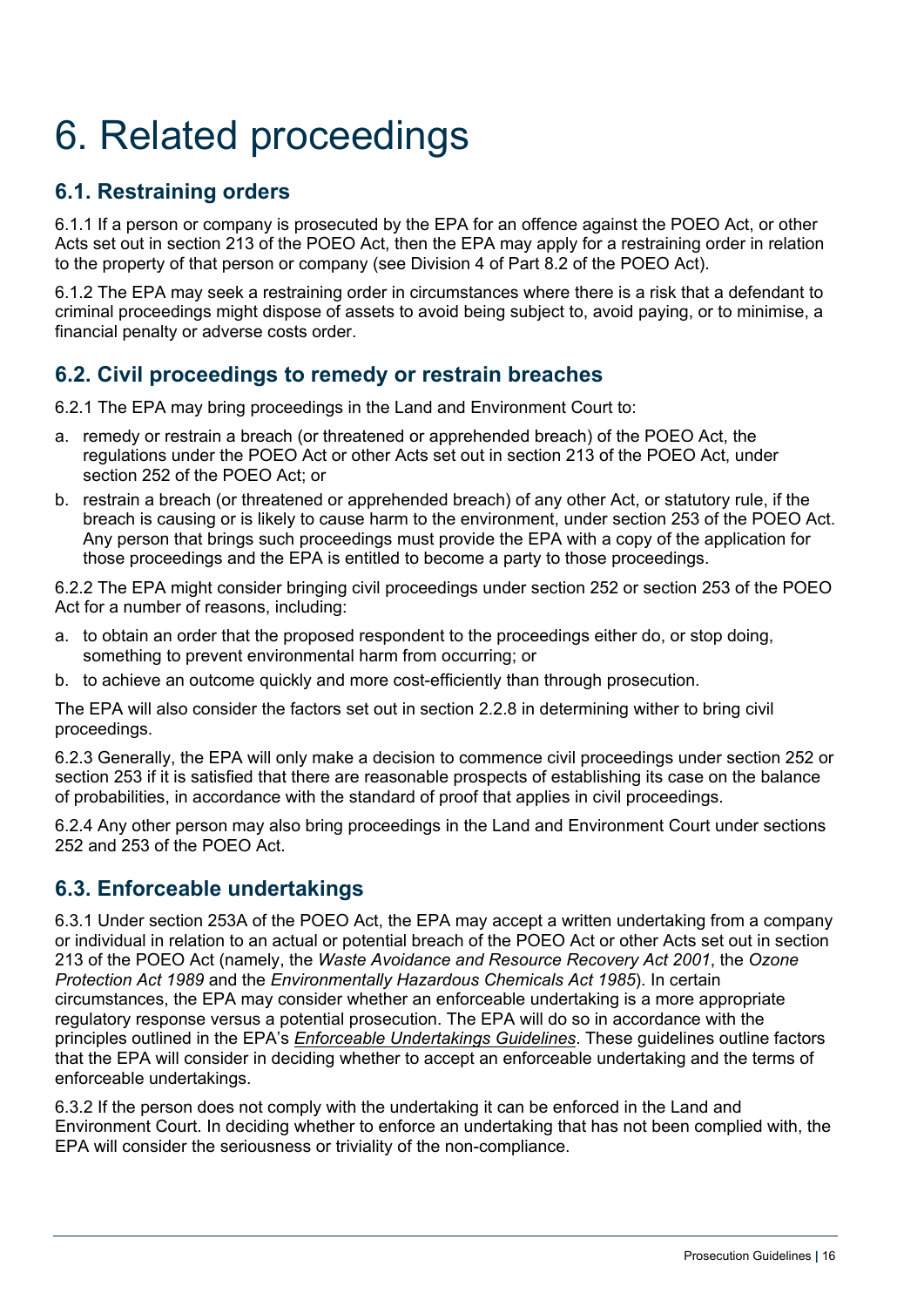### <span id="page-20-0"></span>**6.4. Enforcement of gas and other petroleum legislation**

6.4.1 Schedule 2A to the POEO Act provides for the EPA to institute proceedings for gas and petroleum related offences under the *Petroleum (Onshore) Act 1991*, *Environmental Planning and Assessment Act 1979*, *Water Management Act 2000*, *Water Act 2000*, the POEO Act or any other Act in relation to petroleum activities. The EPA will consider the factors set out in section 2.2.8 in deciding whether or not to institute proceedings under Schedule 2A to the POEO Act. If relevant, the EPA may also consider the guidelines of other regulators (such as the Department of Planning, Industry and Environment, the Natural Resources Access Regulator and WaterNSW) in determining whether or not to institute proceedings under Schedule 2A to the POEO Act.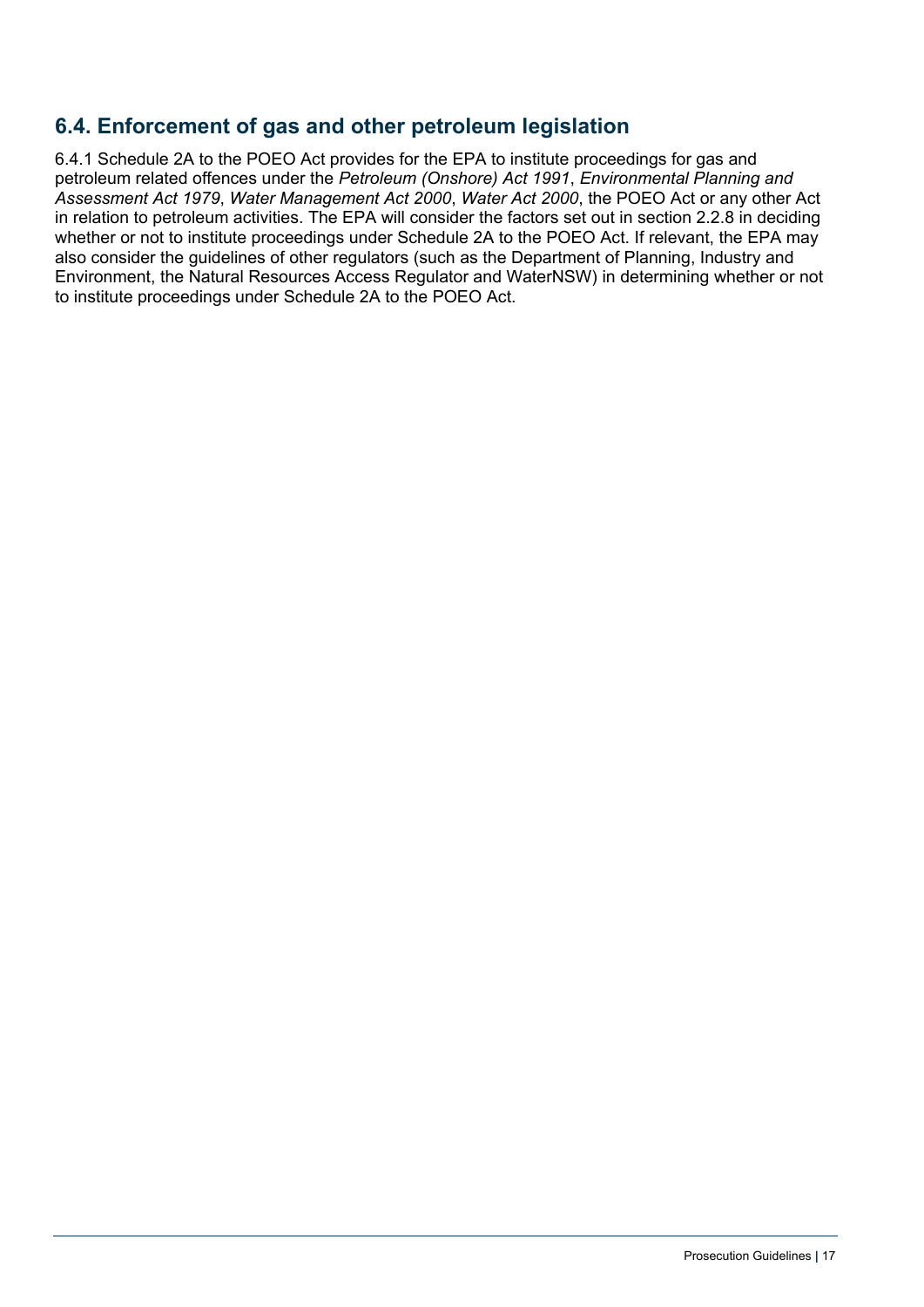# <span id="page-21-0"></span>7. Disclosure, cooperation and compliance

# <span id="page-21-1"></span>**7.1. Background**

7.1.1 The EPA recognises that early notification of an incident together with full and informed cooperation on the part of the offender will often minimise harm to the environment. It is in the public interest, therefore, to encourage such voluntary disclosure and cooperation. Together with other relevant matters the factors of voluntary disclosure and cooperation will be considered by the EPA in exercising its prosecutorial discretion.

### <span id="page-21-2"></span>**7.2. Voluntary disclosure**

7.2.1 Consideration will be given as to whether the person made a voluntary, timely and complete disclosure of the breach incident. Specifically, consideration will be given to whether:

- a. the person notified the EPA promptly;
- b. the person admitted any wrongdoing in relation to the breach incident;
- c. the information assisted the control, abatement or mitigation of any harm to the environment;
- d. the information substantially aided the EPA's investigation of the incident;
- e. the information was available from other sources; and
- f. the disclosure occurred prior to the EPA or any other regulatory body obtaining knowledge of the non-compliance.

#### <span id="page-21-3"></span>**7.3. Mandatory disclosure**

7.3.1 A disclosure is not considered voluntary if that disclosure is already a mandatory requirement under law (for example, disclosure under Part 5.7 of the POEO Act relating to the duty to notify authorities of particular pollution incidents). Nevertheless, even in situations of mandatory disclosure, the quantity and quality of the information provided as well as expeditious notification will be regarded by the EPA as mitigating factors to be taken into account on sentence and will so submit to the court.

#### <span id="page-21-4"></span>**7.4. Cooperation**

7.4.1 The extent of the cooperation between the EPA and the offender from the time of the occurrence of the incident to the conclusion of the investigation may determine the timeliness and effectiveness of the response to the incident. An offender's willingness to make available to the EPA all relevant information (including the complete results of any internal or external investigation and the identity of all potential witnesses) is to be encouraged and, hence, is a factor to be considered.

#### <span id="page-21-5"></span>**7.5. Preventive measures and continuous improvement**

7.5.1 The EPA wishes to encourage the introduction and implementation of comprehensive compliance programs such as environmental audits and environmental management programs, as well as a focus on continuous improvement and training initiatives within an organisation, which will lessen the likelihood of non-compliance. Accordingly, the existence and implementation of such programs and initiatives will be taken into consideration in deciding whether to prosecute.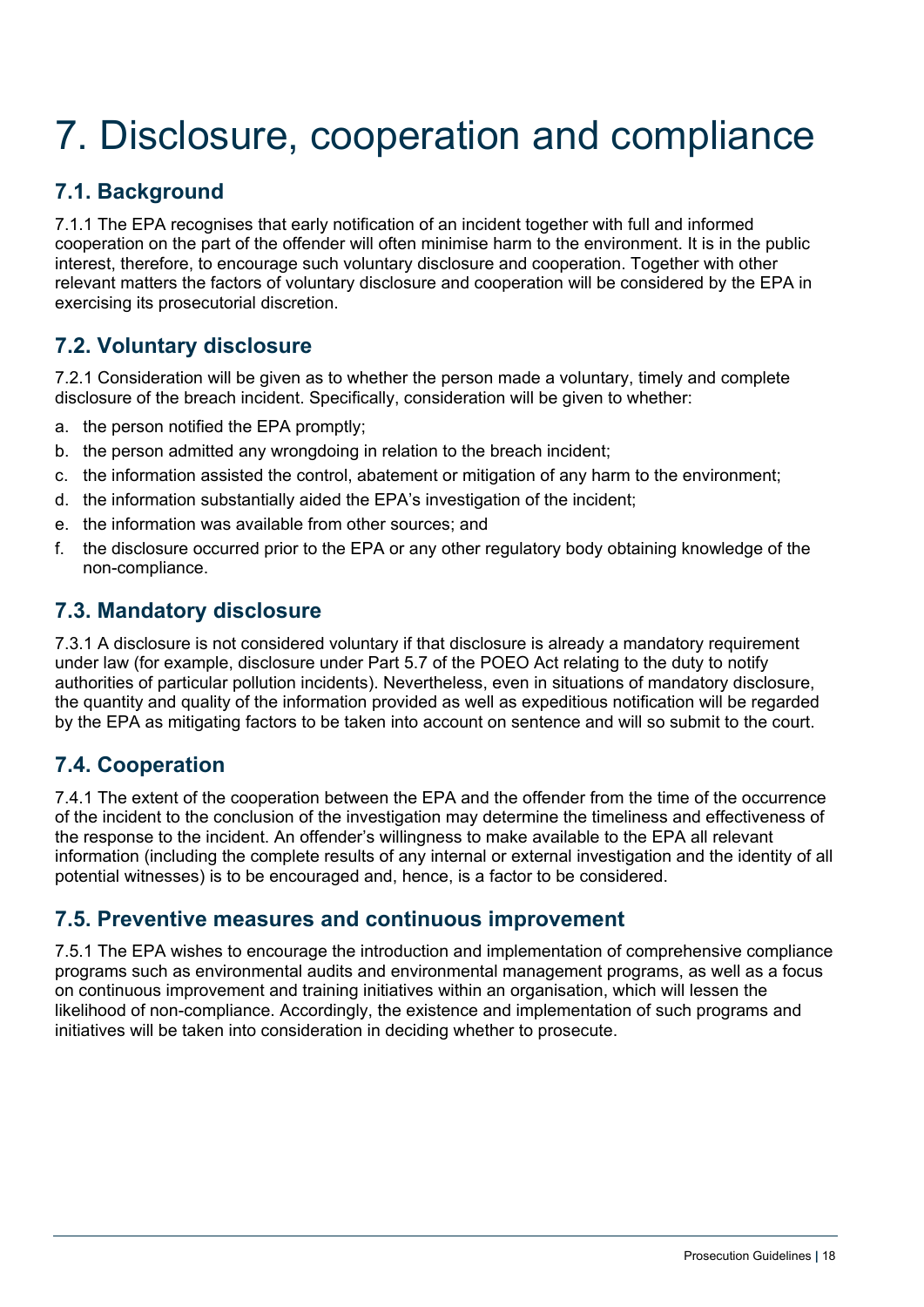# <span id="page-22-0"></span>8. Indemnification of witnesses

# <span id="page-22-1"></span>**8.1. Power to indemnify**

8.1.1 The EPA does not have the power to indemnify a witness or to provide immunity against prosecution; however, it can recommend such a course to the Attorney General.

8.1.2 The *[Prosecution Guidelines of the Office of the Director of Public](https://www.odpp.nsw.gov.au/prosecution-guidance/prosecution-guidelines) [Prosecutions for New South](https://www.odpp.nsw.gov.au/prosecution-guidelines-0)  [Wales](https://www.odpp.nsw.gov.au/prosecution-guidelines-0)* contains guidance on immunity procedures.

#### <span id="page-22-2"></span>**8.2. Informer witnesses**

8.2.1 The EPA may from time to time rely upon evidence obtained from an informer witness. An informer witness is any person seeking benefit for providing information, such as a co-offender.

#### <span id="page-22-3"></span>**8.3. Induced statements**

8.3.1 In very rare circumstances, the EPA may consider an application for an induced statement. An induced statement is a statement obtained by the EPA, with a promise not to use that information against that witness in criminal proceedings.